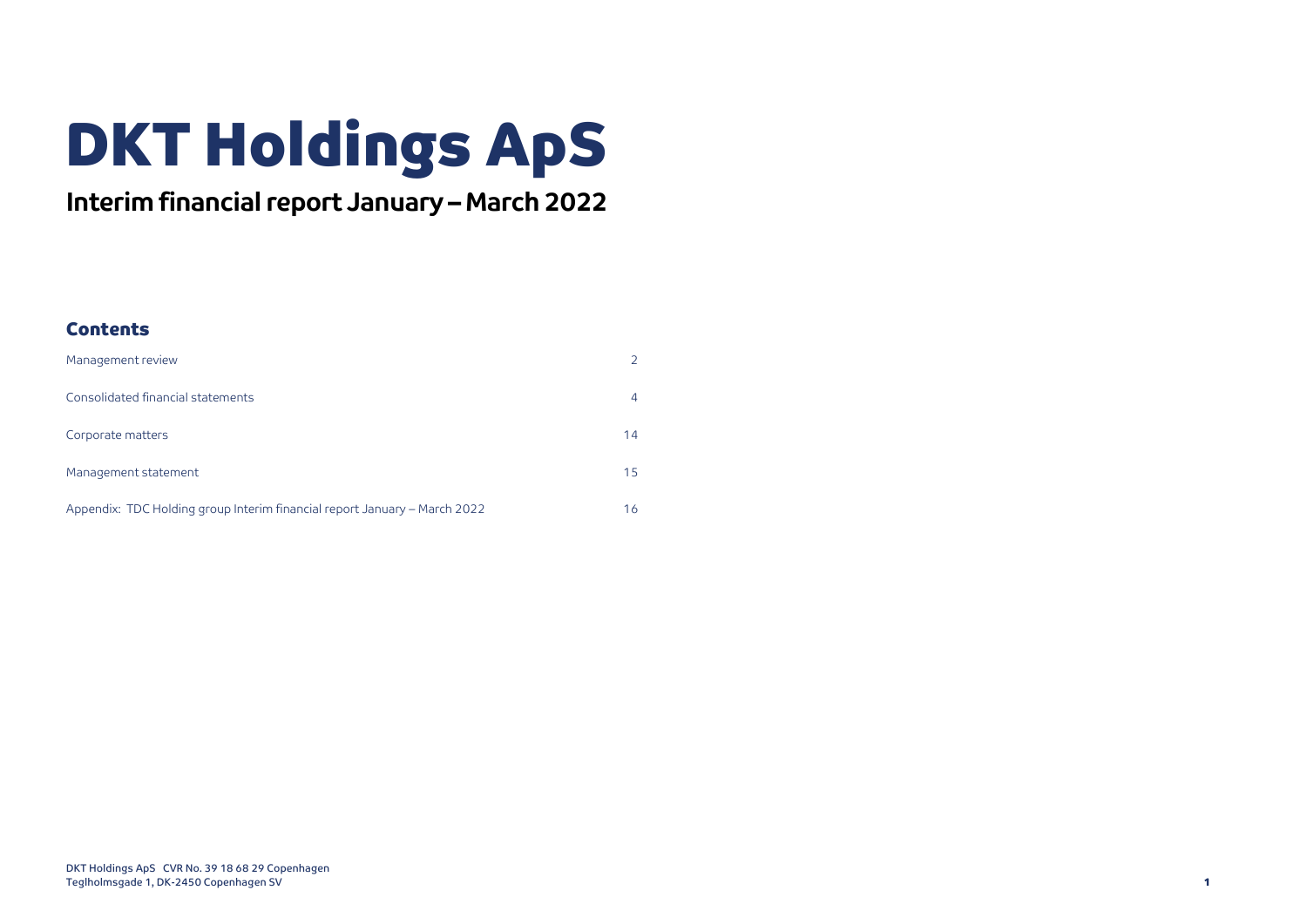# <span id="page-1-0"></span>Management review

#### The business

All core activities relate to TDC Holding group (TDCH group), and are operated through two legally and operationally individual subsidiaries, TDC NET and Nuuday, with the purpose of establishing two market leaders within their individual sectors.

TDCH group's mission is to build and support an innovative, open model to ensure all of Denmark connects to the new digital opportunities.

TDC NET is Denmark's largest mobile network and broadband provider focused on building Denmark's future digital infrastructure. Nuuday is Denmark's largest connectivity, communication, and entertainment service provider, consisting of nine leading brands, delivering innovative digital solutions to a variety of customer segments.

#### The consolidated financial statements

This interim financial report includes the consolidated financial statements for DKT Holdings ApS (DKTH). The operating activities of the DKTH group relate to activities in TDCH group.

The acquisition of TDCH has resulted in a number of accounting adjustments to DKTH's financial statements, including purchase price allocation adjustments which have increased consolidated non-cash expenses and contributed to the consolidated net loss.

The analysis set out below is focusing on the activities in DKT, DKTF and DKTH for Q1 2022. For a separate analysis of the development of TDCH's

activities, please see the Interim Financial Report for TDCH for 1 January to 31 March 2022 included as an appendix to this report.

#### Group performance **EBITDA**

DKTH group revenue, cost of sales, external expenses, personnel expenses and other income, i.e. EBITDA (Operating profit before depreciation, amortisation and special items), largely corresponds to TDCH group's similar items for 1 January to 31 March 2022. EBITDA for DKTH group amounted to DKK 1,603m. Hereof DKK 1,604m stems from TDCH.

#### **Depreciation, amortisation and impairment losses**

Depreciation, amortisation and impairment losses are all related to the TDCH group and amounted to DKK 1,198m. Hereof DKK 205m was amortisation of assets recognised in connection with the purchase price allocation performed in connection with the acquisition of TDCH. This included primarily amortisation of customer relationships and brands.

#### **Special items**

All special items, representing a net expense of DKK 36m before tax, related to the TDCH group.

#### **Financial income and expenses**

Of the total financial income and expenses, representing a net expense of DKK 952m, DKK 670m related to DKT, DKTF and DKTH. These financial expenses related primarily to interest expenses

| <b>DKT Holdings Group, key figures</b> (DKKm)                     | Q1 2022   | Q1 2021   | <b>Change in %</b> |
|-------------------------------------------------------------------|-----------|-----------|--------------------|
| Income statements                                                 |           |           |                    |
| Revenue                                                           | 4,022     | 3,982     | 1.0                |
| Gross profit                                                      | 2,758     | 2,795     | (1.3)              |
| Operational expenses                                              | (1, 155)  | (1, 163)  | (0.7)              |
| EBITDA                                                            | 1,603     | 1,632     | (1.8)              |
| Loss for the period excluding special items                       | (601)     | (567)     | 6.0                |
| Loss for the period                                               | (629)     | (665)     | (5.4)              |
| Capital expenditure, excluding mobile licences<br>Mobile licences | (935)     | (1,012)   | (7.6)              |
|                                                                   |           |           |                    |
| Cash flow                                                         |           |           |                    |
| Total cash flow from operating activities                         | 355       | 1,113     | (68.1)             |
| Total cash flow from investing activities                         | (982)     | (1,250)   | (21.4)             |
| Total cash flow from financing activities                         | 2,503     | 500       |                    |
| Total cash flow                                                   | 1,876     | 363       |                    |
| <b>NIBD</b>                                                       |           |           |                    |
| Adjusted net interest-bearing debt (NIBD) <sup>1</sup>            | (32, 559) | (31, 776) | 2.5                |
| Net interest-bearing debt (NIBD)                                  | (59, 400) | (56, 506) | 5.1                |
|                                                                   |           |           |                    |
| Key financial ratios                                              |           |           |                    |
| Gross margin, %                                                   | 68.6      | 70.2      |                    |
| EBITDA margin, %                                                  | 39.9      | 41.0      |                    |

<sup>1</sup> Excluding shareholder loans, impact from IFRS 16 and spectrum licence liabilities.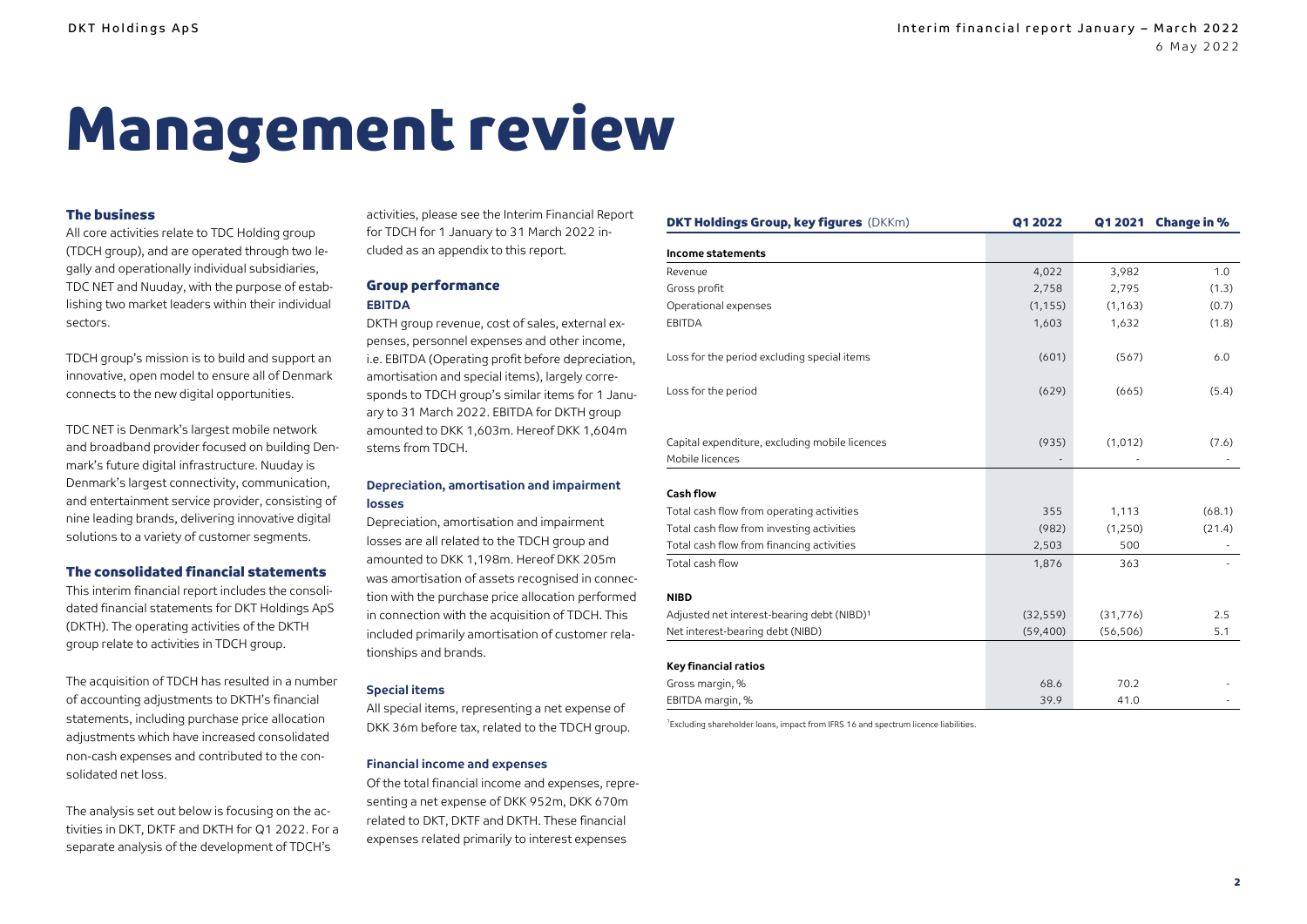on senior notes and shareholder loans. All other financial income and expenses related to the TDCH group.

#### **Income taxes**

DKTH Group income taxes related to the profit before income taxes for TDC and external expenses in DKT, DKTF and DKTH. Due to the Danish rules on limitation on the tax deductibility of interest expenses, the interest deductibility is already constrained on TDCH group level. Accordingly, the additional financial expenses in DKTF and DKTH are not tax deductible.

#### **Loss for the period**

The loss for the period of DKK 629m comprised a profit for TDCH of DKK 42m and a combined loss in DKT, DKTF and DKTH of DKK 671m related primarily to the net financial expenses.

#### **Net interest-bearing debt**

In Q1 2022, adjusted net interest-bearing debt excluding the impact from IFRS 16 increased by DKK 783m. The increase was due primarily to the negative net cash flow from operating and investing activities of DKK 627m.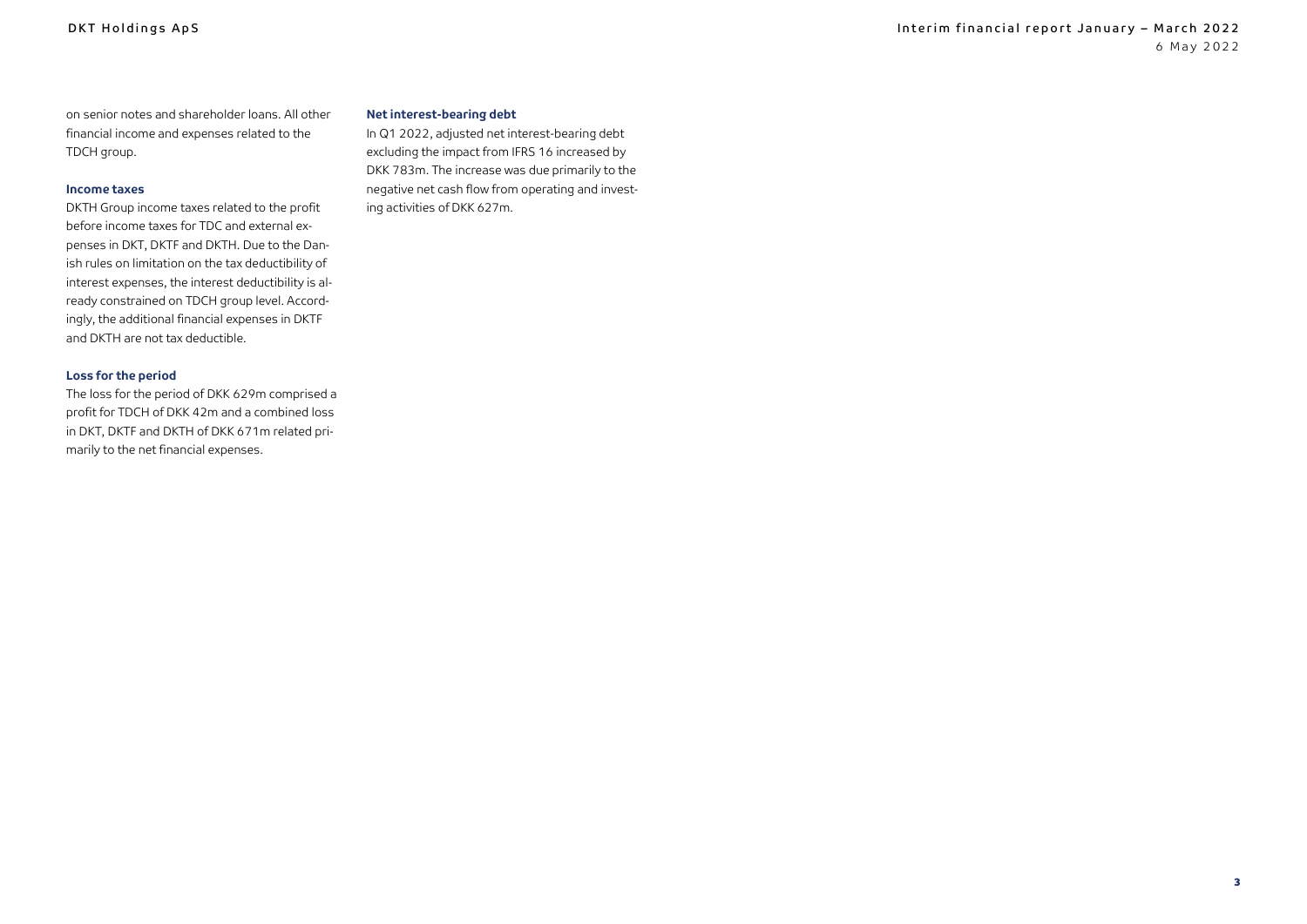# <span id="page-3-0"></span>Consolidated financial statements

| <b>Note</b><br>Income statement (DKKm)                                        | Q1 2022  | Q1 2021  | <b>Change in %</b> |
|-------------------------------------------------------------------------------|----------|----------|--------------------|
| Revenue                                                                       | 4,022    | 3,982    | 1.0                |
| Cost of sales                                                                 | (1,264)  | (1, 187) | 6.5                |
| <b>Gross profit</b>                                                           | 2,758    | 2,795    | (1.3)              |
| External expenses                                                             | (505)    | (477)    | 5.9                |
| Personnel expenses                                                            | (705)    | (730)    | (3.4)              |
| Other income                                                                  | 55       | 44       | 25.0               |
| Operating profit before depreciation, amortisation and special items (EBITDA) | 1,603    | 1,632    | (1.8)              |
| Depreciation, amortisation and impairment losses<br>2                         | (1, 198) | (1, 342) | (10.7)             |
| Operating profit excluding special items (EBIT excluding special items)       | 405      | 290      | 39.7               |
| Special items<br>3                                                            | (36)     | (115)    | (68.7)             |
| <b>Operating profit (EBIT)</b>                                                | 369      | 175      | 110.9              |
| Financial income and expenses<br>4                                            | (952)    | (809)    | 17.7               |
| Loss before income taxes                                                      | (583)    | (634)    | (8.0)              |
| Income taxes                                                                  | (46)     | (31)     | 48.4               |
| Loss for the period                                                           | (629)    | (665)    | (5.4)              |
|                                                                               |          |          |                    |
| Loss attributable to:                                                         |          |          |                    |
| Owners of the parent company                                                  | (629)    | (665)    | (5.4)              |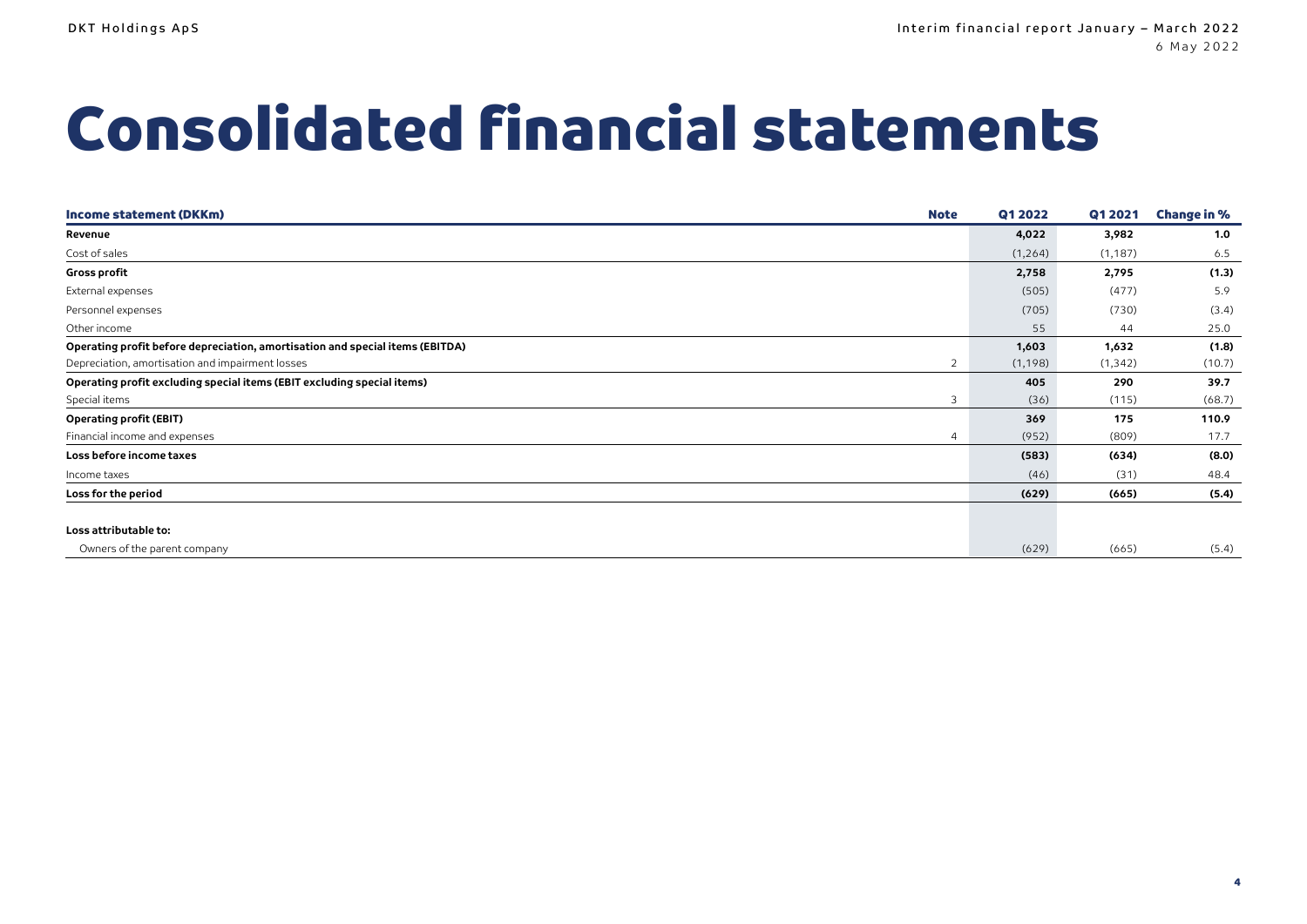## Balance sheet

| <b>Assets (DKKm)</b>                             | <b>Note</b> | <b>31 March</b><br>2022 | 31 Decem-<br><b>ber 2021</b> | 31 March<br>2021 |
|--------------------------------------------------|-------------|-------------------------|------------------------------|------------------|
|                                                  |             |                         |                              |                  |
| Non-current assets                               |             |                         |                              |                  |
| Intangible assets                                |             | 34,655                  | 34,961                       | 35,252           |
| Property, plant and equipment                    |             | 17,680                  | 17,590                       | 16,844           |
| Lease assets                                     |             | 3,139                   | 3,195                        | 3,367            |
| Joint ventures, associates and other investments |             | 8                       | 8                            | 56               |
| Pension assets                                   | 5           | 11,697                  | 10,562                       | 8,154            |
| Receivables                                      |             | 43                      | 43                           | 200              |
| Prepaid expenses                                 |             | 32                      | 18                           | 27               |
| <b>Total non-current assets</b>                  |             | 67,254                  | 66,377                       | 63,900           |
|                                                  |             |                         |                              |                  |
| <b>Current assets</b>                            |             |                         |                              |                  |
| Inventories                                      |             | 270                     | 252                          | 256              |
| Receivables                                      |             | 1,725                   | 1,859                        | 1,780            |
| Derivative financial instruments                 |             | 168                     | 133                          | 88               |
| Prepaid expenses                                 |             | 651                     | 540                          | 694              |
| Cash                                             |             | 2,801                   | 918                          | 870              |
| <b>Total current assets</b>                      |             | 5,615                   | 3,702                        | 3,688            |
| <b>Total assets</b>                              |             | 72,869                  | 70,079                       | 67,588           |

|                                       |             | 31 March | 31 Decem-       | 31 March |
|---------------------------------------|-------------|----------|-----------------|----------|
| <b>Equity and liabilities (DKKm)</b>  | <b>Note</b> | 2022     | <b>ber 2021</b> | 2021     |
| <b>Equity</b>                         |             |          |                 |          |
| Share capital                         |             |          |                 |          |
|                                       |             |          |                 |          |
| Reserve for exchange-rate adjustments |             |          |                 |          |
| Reserve for cash flow hedges          |             | (4)      | (4)             | (7)      |
| Retained earnings                     |             | (4, 314) | (4, 573)        | (4, 437) |
| <b>Total equity</b>                   |             | (4, 318) | (4, 577)        | (4, 444) |
| <b>Non-current liabilities</b>        |             |          |                 |          |
| Deferred tax liabilities              |             | 4,503    | 4,298           | 3,834    |
| Provisions                            |             | 416      | 415             | 406      |
| Loans                                 | 6           | 33,089   | 30,169          | 29,648   |
| Lease liabilities                     |             | 3,630    | 3,657           | 3,788    |
| Shareholder loans                     |             | 20,815   | 20,815          | 19,141   |
| Other non-current liabilities         |             | 385      | 383             | 387      |
| Total non-current liabilities         |             | 62,838   | 59,737          | 57,204   |
| <b>Current liabilities</b>            |             |          |                 |          |
| Loans                                 | 6           | 4,300    | 4,494           | 4,397    |
| Lease liabilities                     |             | 472      | 475             | 487      |
| Trade and other payables              |             | 9,249    | 9,572           | 9,639    |
| Income tax payable                    |             | 71       | 132             | 140      |
| Derivative financial instruments      |             | 70       | 50              | 94       |
| Provisions                            |             | 187      | 196             | 71       |
| <b>Total current liabilities</b>      |             | 14,349   | 14,919          | 14,828   |
| <b>Total liabilities</b>              |             | 77,187   | 74,656          | 72,032   |
|                                       |             |          |                 |          |
| <b>Total equity and liabilities</b>   |             | 72,869   | 70,079          | 67,588   |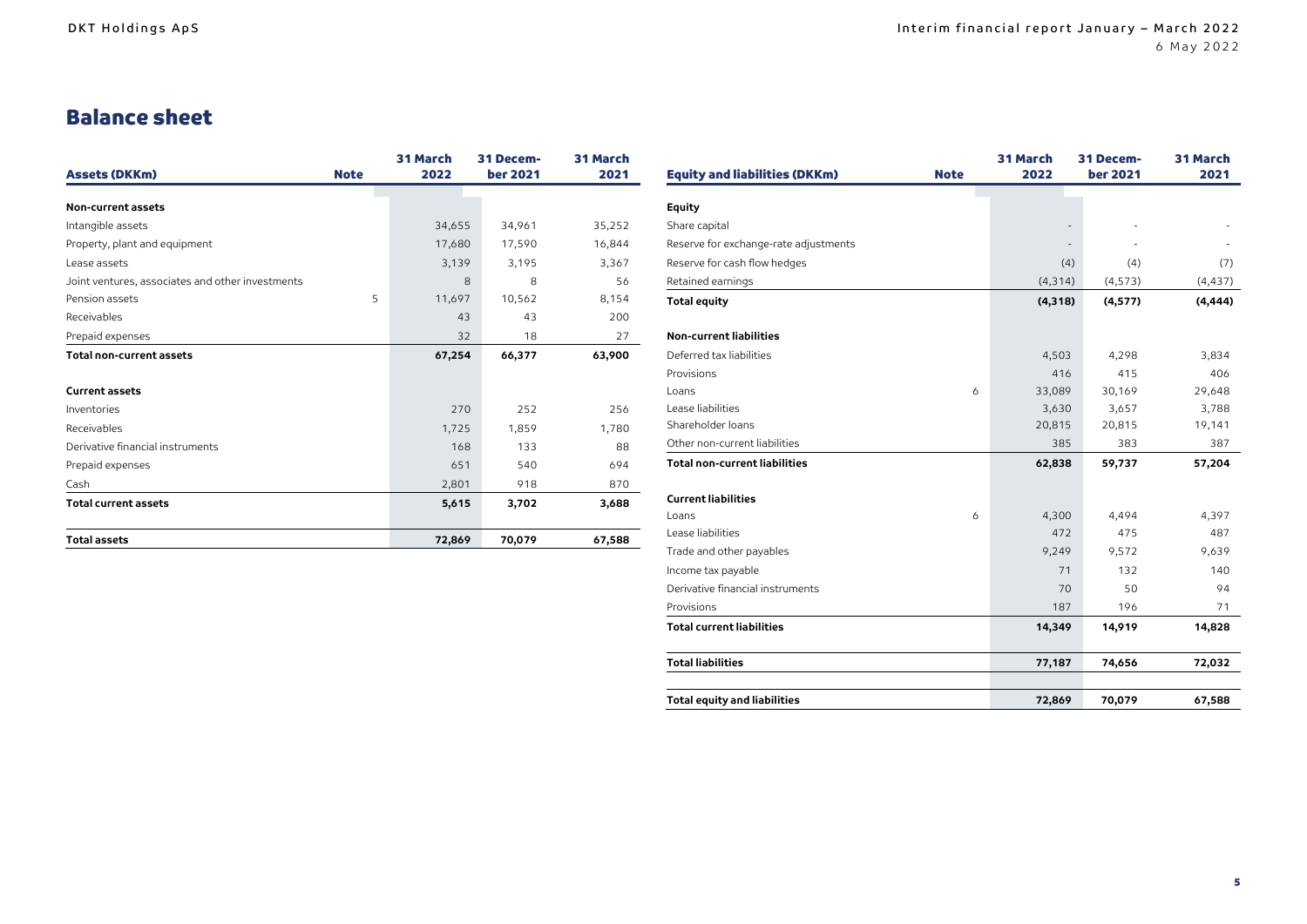| <b>Statements of cash flow (DKKm)</b>                        | Q1 2022   | Q1 2021        | <b>Change in %</b> |
|--------------------------------------------------------------|-----------|----------------|--------------------|
| EBITDA                                                       | 1,603     | 1,632          | (1.8)              |
| Adjustment for non-cash items                                | 30        | 40             | (25.0)             |
| Pension contributions                                        | (1)       | 273            | (100.4)            |
| Payments related to provisions                               | (4)       | (5)            | (20.0)             |
| Special items                                                | (65)      | (58)           | 12.1               |
| Change in working capital                                    | (340)     | (274)          | 24.1               |
| Interest paid, net                                           | (717)     | (684)          | 4.8                |
| Income tax paid                                              | (151)     | 189            | (179.9)            |
| Total cash flow from operating activities                    | 355       | 1,113          | (68.1)             |
| Investment in property, plant and equipment                  | (691)     | (952)          | (27.4)             |
| Investment in intangible assets                              | (291)     | (299)          | (2.7)              |
| Investment in other non-current assets                       |           | (1)            | $\sim$             |
| Sale of other non-current assets                             |           | $\overline{2}$ |                    |
| Total cash flow from investing activities                    | (982)     | (1,250)        | (21.4)             |
| Proceeds from long-term loans                                | 20,794    |                | $\sim$             |
| Repayment of long-term loans                                 | (17, 858) |                | $\sim$             |
| Settlement of derivatives related to long-term loans         | (6)       |                |                    |
| Costs relating to long-term loans                            | (70)      |                |                    |
| Lease repayments                                             | (66)      | (65)           | 1.5                |
| Change in short-term bank loans                              | (291)     | 565            | (151.5)            |
| Total cash flow from financing activities                    | 2,503     | 500            |                    |
| <b>Total cash flow</b>                                       | 1,876     | 363            |                    |
| Cash and cash equivalents (beginning of period)              | 918       | 508            | 80.7               |
| Effect of exchange-rate changes on cash and cash equivalents |           | (1)            |                    |
| Cash and cash equivalents (end of period)                    | 2,801     | 870            |                    |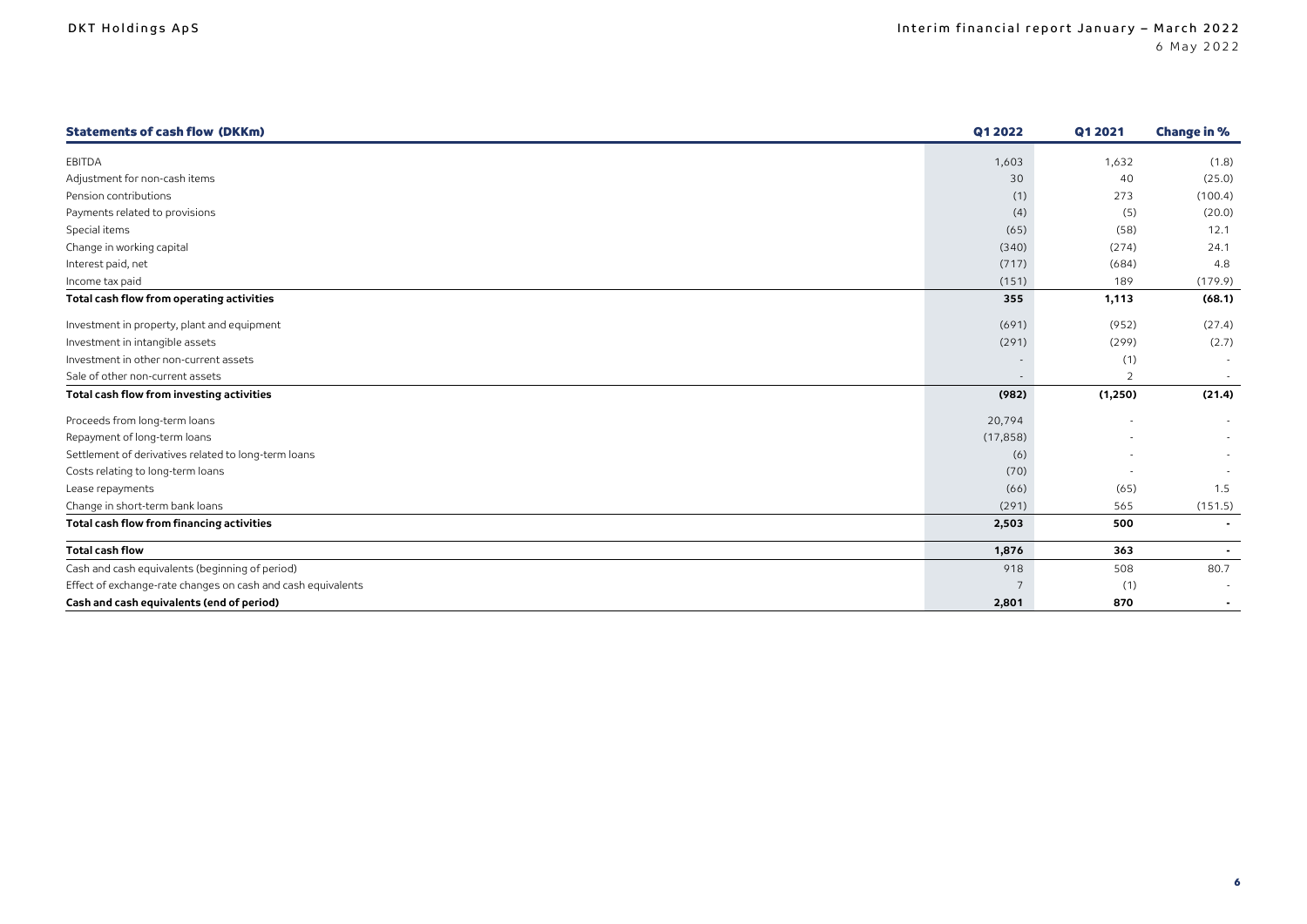# Notes to consolidated financial statements

## 1 | Accounting policies

DKTH group's Interim Financial Report for Q1 2022 has been prepared in accordance with International Financial Reporting Standards' (IFRS) rules on recognition and measurement and the requirements in the Danish Financial Statements Act (reporting class "C stor").

The consolidated financial statements are based on the historical cost convention, except that the following assets and liabilities are measured at fair value: derivatives and equity investments.

The accounting policies are unchanged compared with the policies applied in the Annual Report 2021.

#### Critical accounting estimates and judgements

When preparing the consolidated financial statements, Management makes assumptions that affect the reported amount of assets and liabilities at the balance sheet date, and the reported income and expenses for the accounting period. The accounting estimates and judgements considered material to the preparation of the consolidated financial statements are shown in note 1.2 in the consolidated financial statements for 2021, cf. DKTH's Annual Report 2021.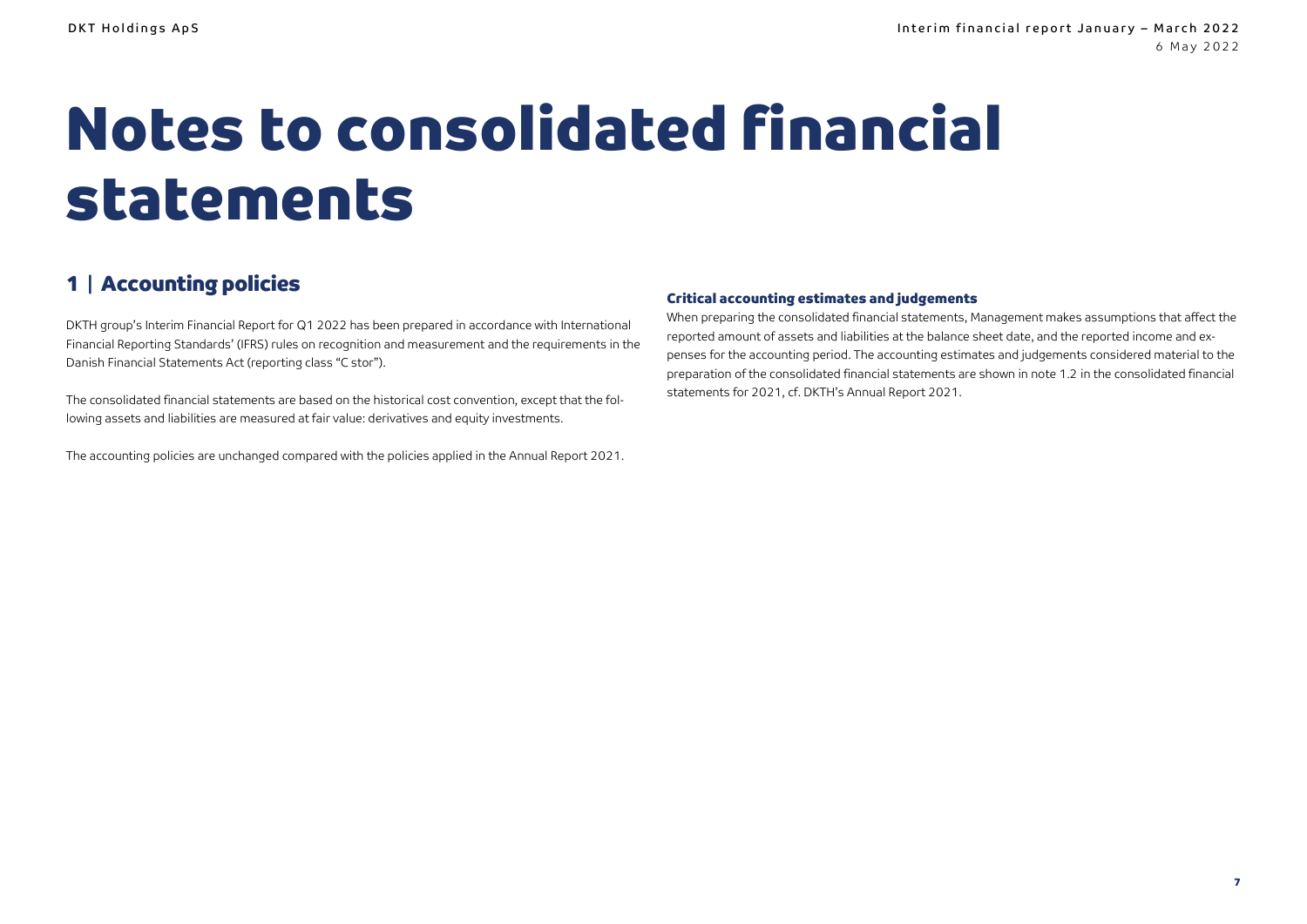## 2 | Depreciation, amortisation and impairment losses

| (DKKm)                                        | Q1 2022  | Q1 2021  |
|-----------------------------------------------|----------|----------|
|                                               |          |          |
| Amortisation of intangible assets             | (591)    | (755)    |
| Depreciation on property, plant and equipment | (513)    | (493)    |
| Depreciation of lease assets                  | (93)     | (97)     |
| Impairment losses                             | (8)      | (5)      |
| Capitalised as tangible or intangible assets  |          | 8        |
| <b>Total</b>                                  | (1, 198) | (1, 342) |

All depreciation, amortisation and impairment losses related to the TDCH group and amounted to DKK 1,198m. Hereof DKK 205m was amortisation of assets recognised in connection with the purchase price allocation performed in connection with the acquisition of TDCH. This included primarily amortisation of customer relationships and brands.

### 3 | Special items

Special items include significant amounts that cannot be attributed to normal operations such as restructuring costs and special write-downs for impairment of intangible assets and property, plant and equipment. Special items also include gains and losses related to divestment of enterprises, as well as transaction costs and adjustments of purchase prices relating to acquisition of enterprises.

Special items as described above are disclosed on the face of the income statement. Items of a similar nature for non-consolidated enterprises are recognised in profit from joint ventures and associates.

| <b>Special items (DKKm)</b>                                   | 01 2022 | 01 20 21 |
|---------------------------------------------------------------|---------|----------|
|                                                               |         |          |
| Costs related to redundancy programmes                        | (34)    | (69)     |
| Other restructuring costs, etc.                               | (2)     | (1)      |
| Distribution of excess capital to members of TDC Pension Fund | ۰.      | (44)     |
| Costs related to acquisition of enterprises                   |         | (1)      |
| Special items before income taxes                             | (36)    | (115)    |
| Income taxes related to special items                         | 8       | 17       |
| <b>Total special items</b>                                    | (28)    | (98)     |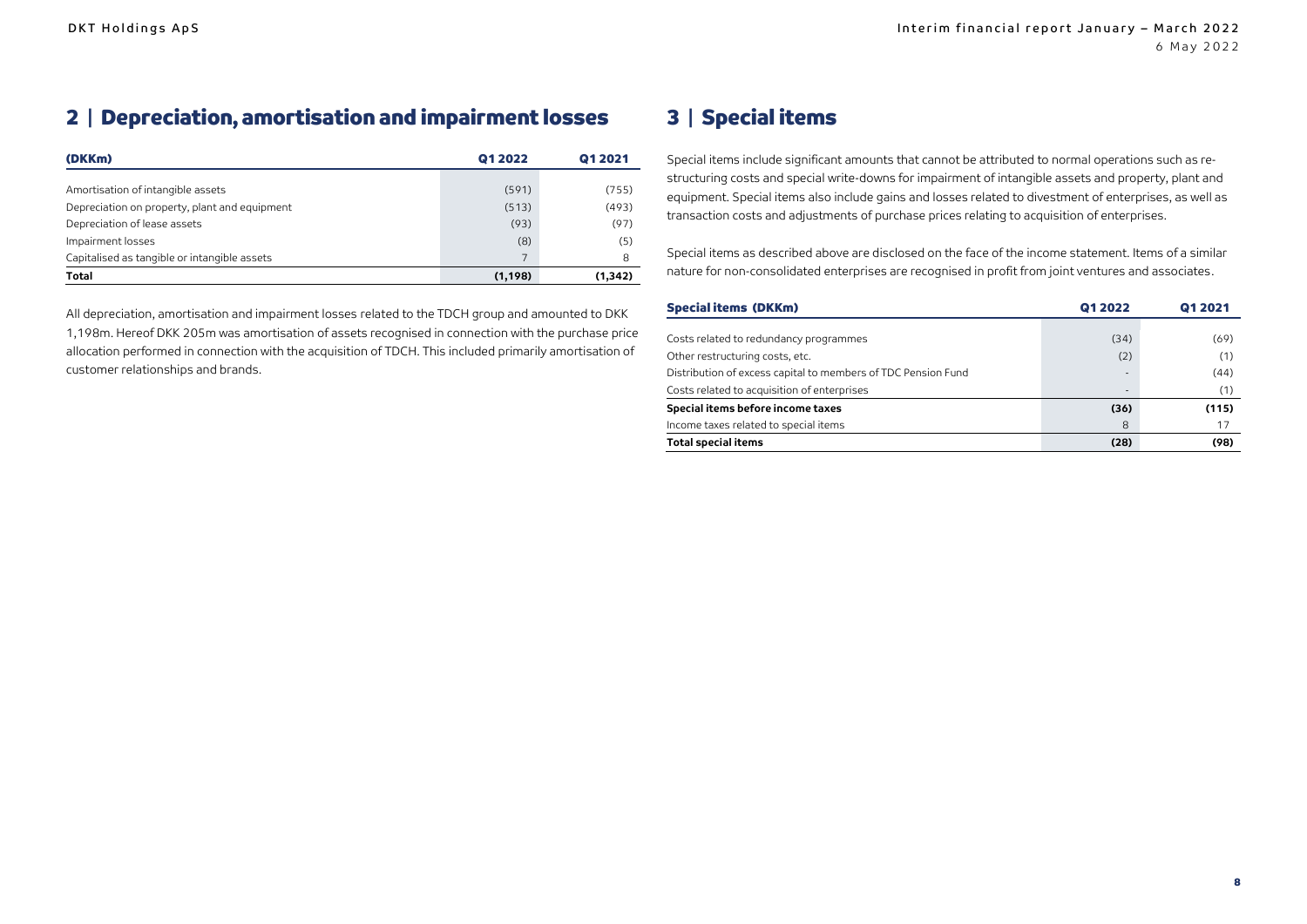## 4 | Financial income and expenses

| <b>Financial income and expenses (DKKm)</b>                           | Q1 2022 | Q1 2021 | <b>Change in %</b> |
|-----------------------------------------------------------------------|---------|---------|--------------------|
|                                                                       |         |         |                    |
| Interest income                                                       |         | 12      | (50.0)             |
| Interest expenses                                                     | (909)   | (905)   | 0.4                |
| Net interest                                                          | (903)   | (893)   | 1.1                |
| Currency translation adjustments                                      | (69)    | (294)   | (76.5)             |
| Fair value adjustments                                                | (5)     | 372     | (101.3)            |
| Interest, currency translation adjustments and fair value adjustments | (977)   | (815)   | 19.9               |
| Loss from joint ventures and associates                               |         | (1)     |                    |
| Interest on pension assets                                            | 25      |         |                    |
| <b>Total</b>                                                          | (952)   | (809)   | 17.7               |

Of the total financial income and expenses, representing a net expense of DKK 952m, DKK 670m related to DKT, DKTF and DKTH. These financial expenses related primarily to interest expenses on senior notes and shareholder loans. All other financial income and expenses related to the TDCH group.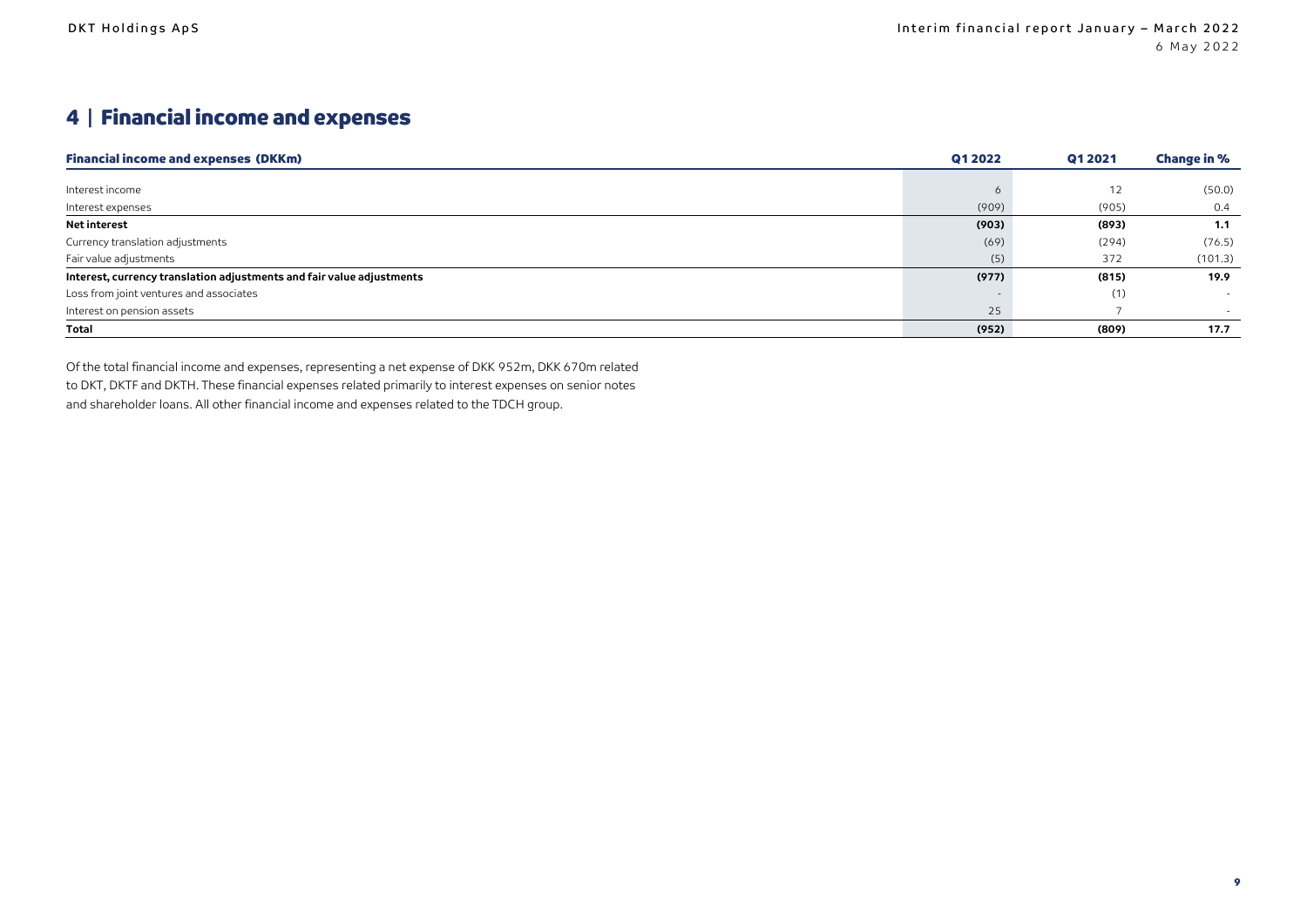### 4 | Financial income and expenses (continued)

|                              | Q1 2022  |                                |                                         |              | Q1 2021                  |                                |                                         |              |
|------------------------------|----------|--------------------------------|-----------------------------------------|--------------|--------------------------|--------------------------------|-----------------------------------------|--------------|
| <b>Specifications (DKKm)</b> | Interest | <b>Currency</b><br>adjustments | translation Fair value ad-<br>justments | <b>Total</b> | <b>Interest</b>          | <b>Currency</b><br>adjustments | translation Fair value ad-<br>justments | <b>Total</b> |
| Shareholder loan             | (455)    |                                |                                         | (455)        | (419)                    |                                |                                         | (419)        |
| Senior Notes                 | (188)    | (2)                            | (20)                                    | (210)        | (189)                    | (9)                            | 20                                      | (178)        |
| Senior Facility Agreement    | (42)     | (8)                            | (24)                                    | (74)         | (109)                    | 8                              |                                         | (100)        |
| Euro Medium Term Notes       | (51)     | (1)                            | (24)                                    | (76)         | (55)                     | (7)                            | 21                                      | (41)         |
| Term loans                   | (49)     | 9                              |                                         | (40)         | $\overline{\phantom{a}}$ |                                |                                         | $\sim$       |
| Lease liabilities            | (47)     |                                |                                         | (47)         | (49)                     |                                |                                         | (49)         |
| Other                        | (44)     | (1)                            | (30)                                    | (75)         | (41)                     | (2)                            | 15                                      | (28)         |
| Total                        | (876)    | (3)                            | (98)                                    | (977)        | (862)                    | (10)                           | 57                                      | (815)        |

Interest, currency translation adjustments and fair value adjustments represented an expense of DKK 977m in Q1 2022. The increase of DKK 162m compared with Q1 2021 was driven primarily by:

- A higher level of Shareholder loans in 2022 resulted in higher interest expenses. Following the refinancing in TDC Holding group, the EUR 1.9bn Senior Facility Agreement was repaid and the EMTN of EUR 0.5bn matured in Q1 2022, whereas TDC NET entered into a committed long-term banking facility of EUR 3.3bn. This resulted in a lower interest due to lower interest on the new facility which partly offset the increasing interest on shareholder loans.
- Fair value adjustments: The prepayment of the EUR 1.9bn Senior Facility Agreement as well as closing of existing revolving credit facilities resulted in a loss in Q1 2022. Furthermore the negative market value development of derivatives relating to EMTN of GBP 0.5bn and derivatives relating to Senior Notes and USD 0.4bn resulted in a loss in Q1 2022 compared with a gain in Q1 2021.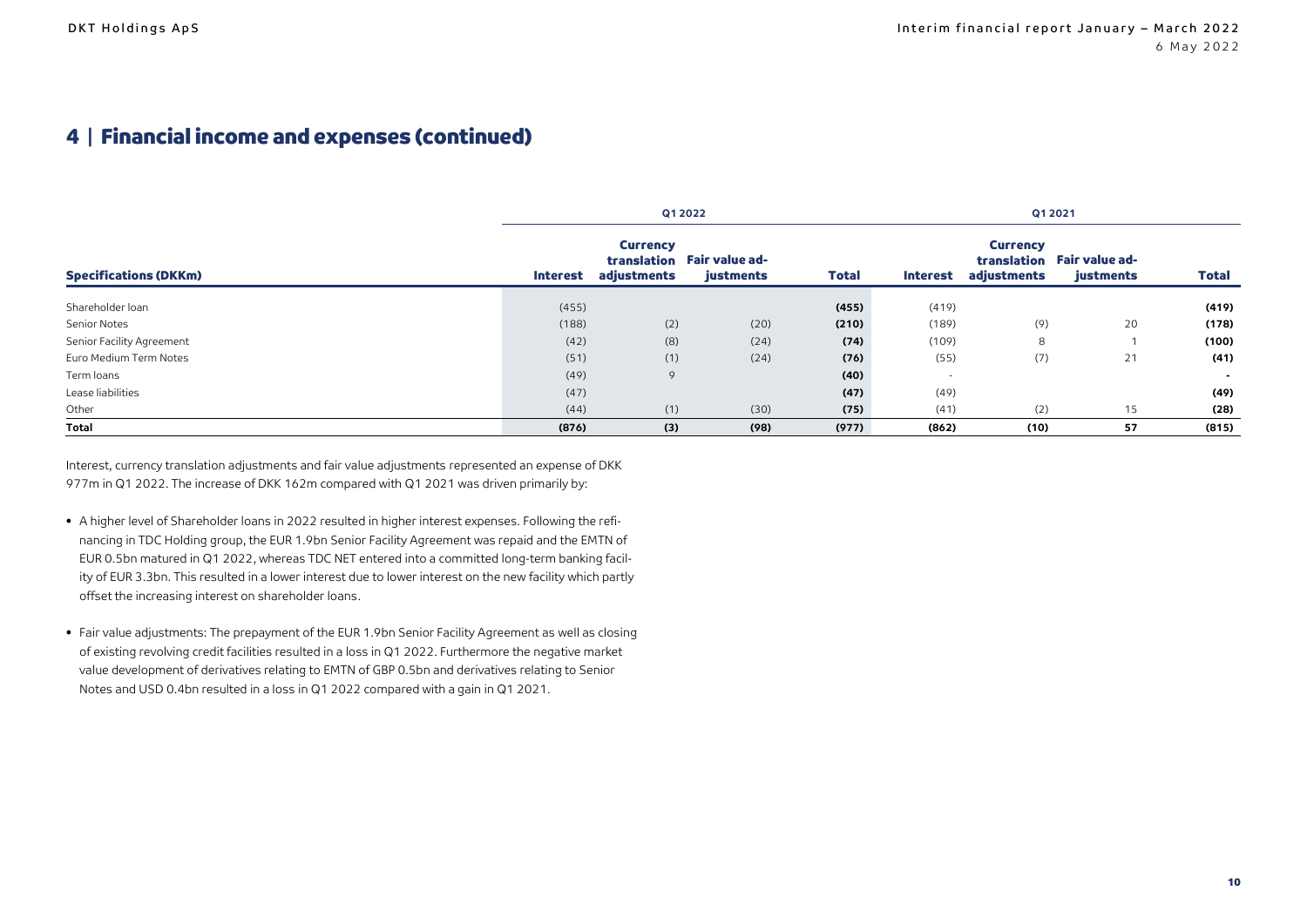### 5 | Pension assets and pension obligations

TDCH's Danish pension fund operates defined benefit plans via a separate legal entity supervised by the Danish Financial Supervisory Authority (FSA). In accordance with existing legislation, Articles of Association and the pension regulations, TDCH is required to make contributions to meet the capital adequacy requirements. Since 1990, no new members have joined the pension fund plans, and the pension fund is prevented from admitting new members in the future due to the Articles of Association.

For further information of the pension asset of DKK 11,697m as of 31 March 2022, see note 7 to TDCH group's consolidated financial statements for 1 January – 31 March 2022 included as appendix to this report.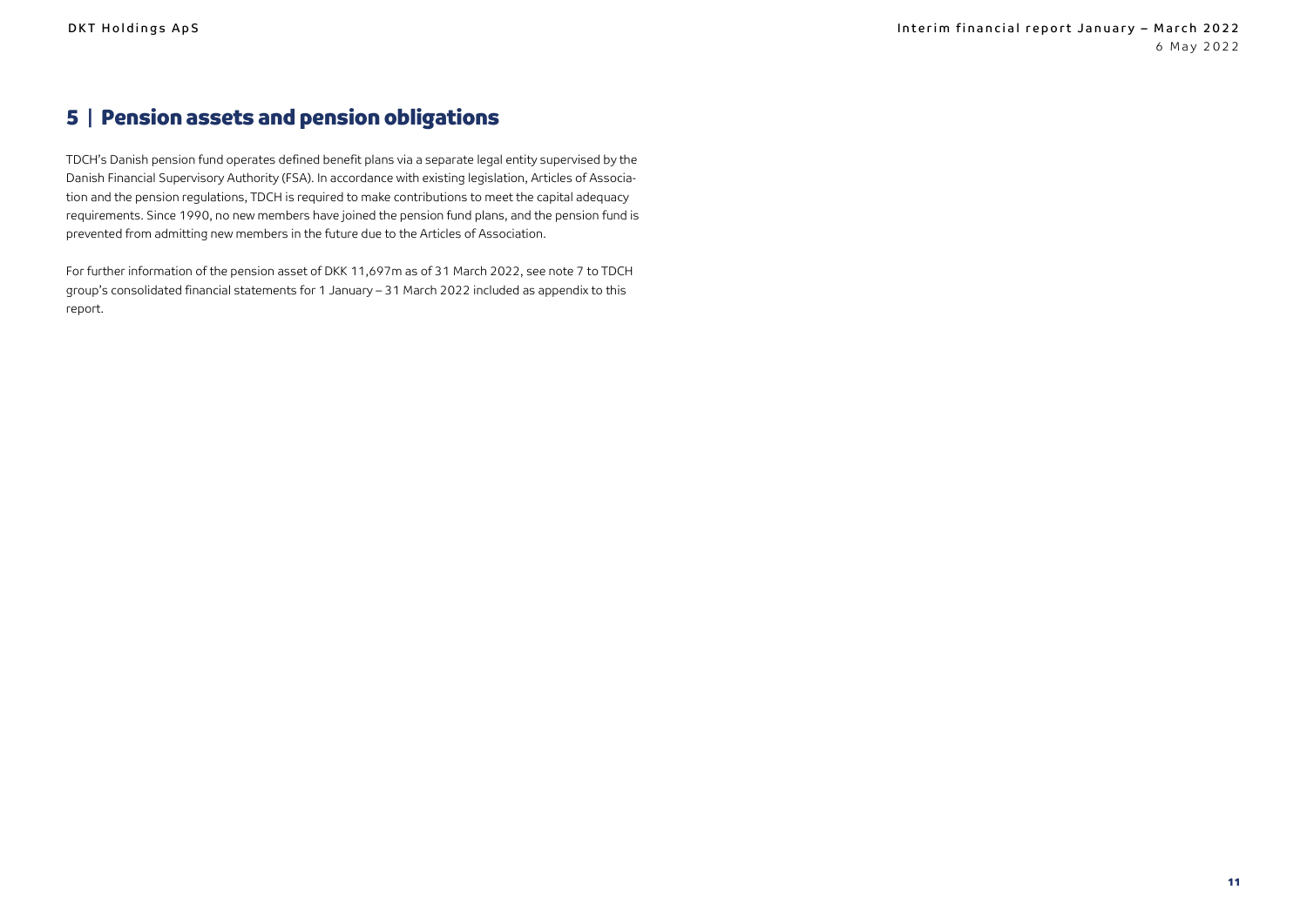## 6 | Loans and net interest-bearing debt

| <b>Euro Medium Term Notes (EMTNs), Senior notes and Term loans</b>                  | 2023                     | 2023                     | 2023       | 2024                 | 2027                     | 2029       | 2029       | Total  |
|-------------------------------------------------------------------------------------|--------------------------|--------------------------|------------|----------------------|--------------------------|------------|------------|--------|
| Maturity                                                                            | Feb 23                   | Jun 23                   | Jun 23     | Feb 24               | Feb 27                   | Dec 29     | Dec 29     |        |
| Fixed/Floating rate                                                                 | Fixed                    | Fixed                    | Fixed      | Floating             | Floating                 | Fixed      | Fixed      |        |
|                                                                                     |                          |                          |            | Margin+Floored       | Margin+Floored           |            |            |        |
| Coupon                                                                              | 6.875%                   | 7.000%                   | 9.375%     | Euribor <sup>1</sup> | Euribor <sup>1</sup>     | 8.810%     | 8.150%     |        |
| Currency                                                                            | GBP                      | <b>EUR</b>               | <b>USD</b> | <b>EUR</b>           | <b>EUR</b>               | <b>DKK</b> | <b>DKK</b> |        |
|                                                                                     | <b>EMTN</b>              | Senior                   | Senior     |                      |                          |            |            |        |
| Type                                                                                | Bond                     | note                     | note       | Term Loan            | Term Loan                | SHL loan   | SHL loan   |        |
| Nominal value (DKKm)                                                                | 3,744                    | 7,810                    | 2,752      | 11,157               | 9,669                    | 18,982     | 1,833      | 55,947 |
| Nominal value (currency)                                                            | 425                      | 1,050                    | 410        | 1,500                | 1,300                    | 18,982     | 1,833      |        |
| $-$ of which nominal value swapped to EUR or DKK (currency) <sup>2</sup>            | $\overline{\phantom{a}}$ |                          | 410        |                      |                          |            |            |        |
| Nominal value of debt incl. currency hedging in DKKm                                | 3,719                    | 7,810                    | 2,670      | 11,157               | 9,669                    | 18,982     | 1,833      | 55,840 |
| - of which nominal value swapped to or with floating interest rate (EURm)           | $\sim$                   | $\overline{\phantom{a}}$ | $\sim$     | 1,500                | 1,300                    |            |            | 2,800  |
| - of which nominal value swapped to or with fixed interest rate (EURm) <sup>2</sup> | 500                      | 1,050                    | 359        |                      | $\overline{\phantom{a}}$ | 2,552      | 246        | 4,707  |

1 The Term loans have an Euribor floor at zero and margin of 1.50% per 31 March-2022, respectively.

<sup>2</sup> EUR exposures are not considered a significant risk due to the fixed EUR DKK exchange rate policy.

| Net interest-bearing debt (DKKm)                       | <b>31 March</b><br>2022 | <b>31 December</b><br>2021 | 31 March<br>2021 |
|--------------------------------------------------------|-------------------------|----------------------------|------------------|
|                                                        |                         |                            |                  |
| EMTN loans incl. short-term part                       | 3,829                   | 7,595                      | 7,683            |
| Senior Facility Agreement incl. short-termpart         |                         | 14,105                     | 14,101           |
| Term loans                                             | 20,788                  |                            |                  |
| Senior Notes                                           | 10,514                  | 10,429                     | 10,320           |
| Shareholder loans                                      | 20,815                  | 20,815                     | 19,141           |
| Lease liabilities incl. short-term part                | 4,102                   | 4,132                      | 4,275            |
| Spectrum licence liabilities                           | 1,979                   | 1,964                      | 1,371            |
| Bank loans                                             | 279                     | 570                        | 570              |
| Interest-bearing payables                              | $\overline{2}$          | $\overline{2}$             | $\overline{2}$   |
| <b>Derivatives</b>                                     | (104)                   | (38)                       | 74               |
| Interest-bearing receivables and investments           | (3)                     | (3)                        | (161)            |
| Cash                                                   | (2,801)                 | (918)                      | (870)            |
| Net interest-bearing debt                              | 59,400                  | 58,653                     | 56,506           |
| Hereof shareholder loans                               | (20, 815)               | (20, 815)                  | (19, 141)        |
| Hereof impact of IFRS 16                               | (4,047)                 | (4,077)                    | (4,218)          |
| Hereof spectrum licence liabilities                    | (1,979)                 | (1,964)                    | (1, 371)         |
| Net interest-bearing debt excl. shareholder loans, im- |                         |                            |                  |
| pact of IFRS 16 and spectrum licence liabilities       | 32,559                  | 31,797                     | 31,776           |

The increase in net interest-bearing debt during Q1 2022 was due primarily to the negative net cash flow from operating and investing activities (DKK 627m).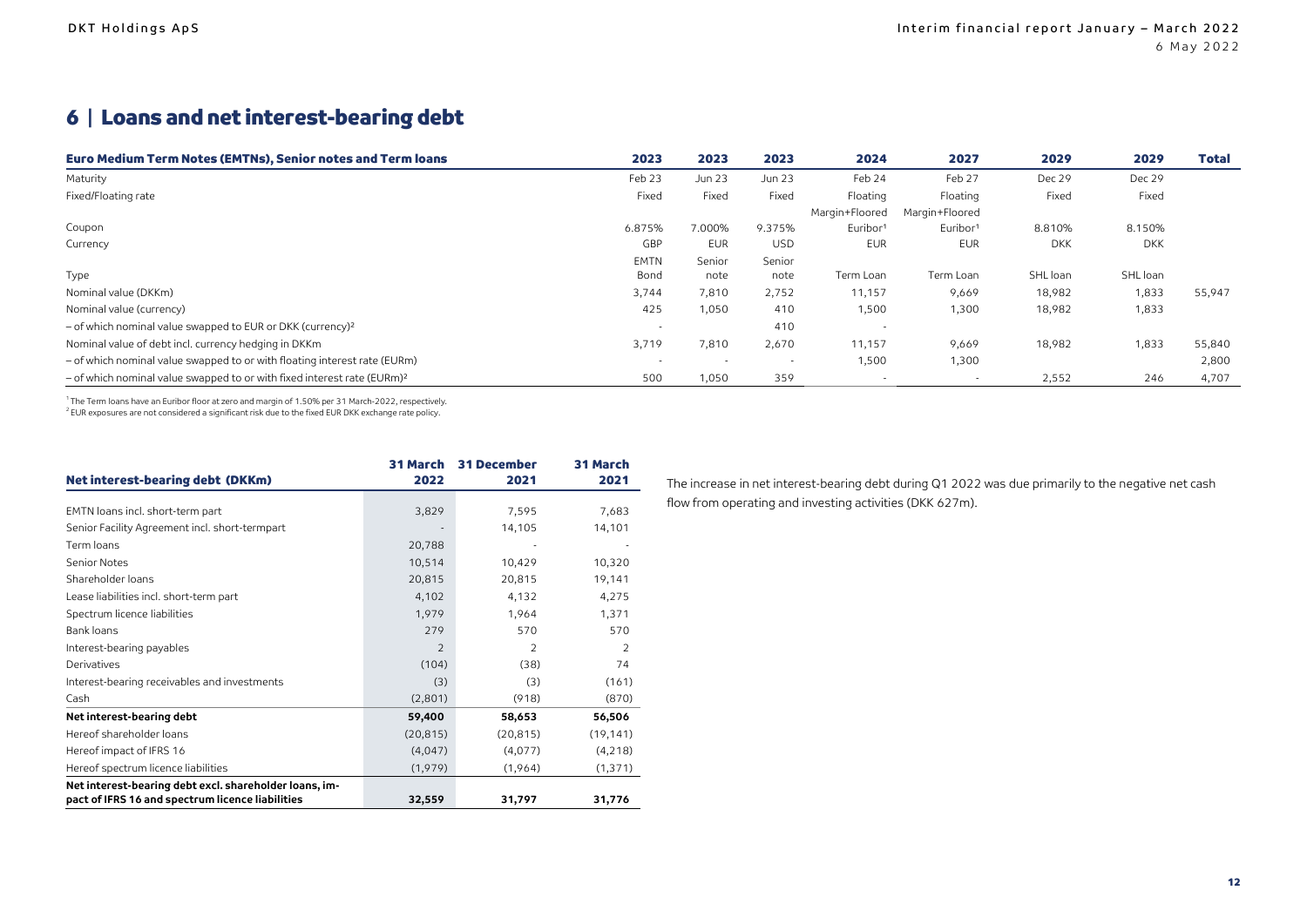## 7 | Events after the balance sheet date

There have been no events that materially affect the assessment of this Interim financial report January – March 2022 after the balance sheet date and up to today.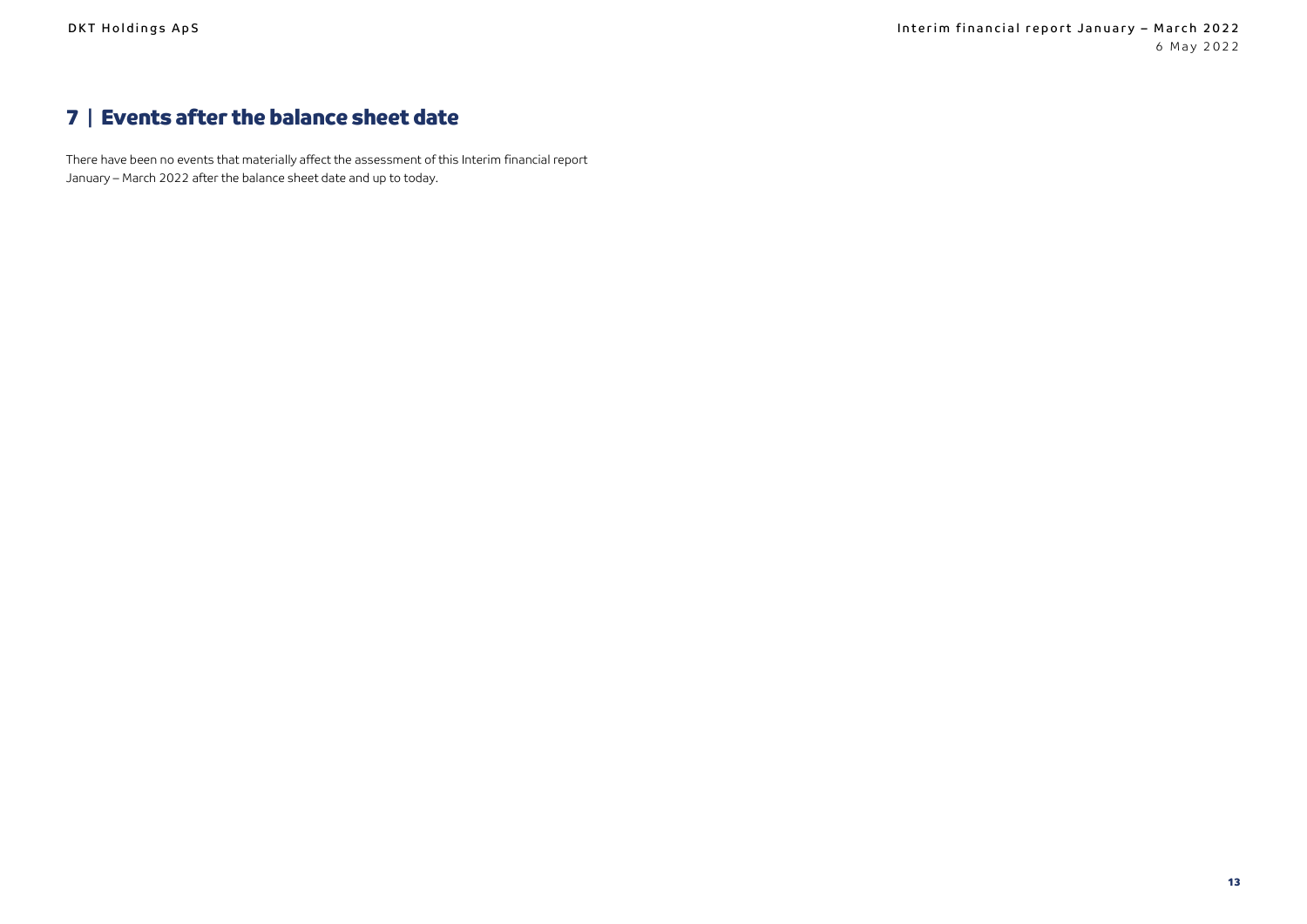# <span id="page-13-0"></span>Corporate matters

#### **Risk factors**

DKTH group's Annual Report describes certain risks that could materially and adversely affect DKTH group's business, financial condition, results of operations and/or cash flows.

#### **Forward-looking statements**

This report may include statements about DKTH group's expectations, beliefs, plans, objectives, assumptions, future events or performance that are not historical facts and may be forward-looking. These statements are often, but not always, formulated using words or phrases such as "are likely to result", "are expected to", "will continue", "believe", "is anticipated", "estimated", "intends", "expects", "plans", "seeks", "projection" and "outlook" or similar expressions or negatives thereof. These statements involve known and unknown risks, estimates, assumptions and uncertainties that could cause actual results, performance or achievements or industry results to differ materially from those expressed or implied by such forward-looking statements.

Any forward-looking statements are qualified in their entirety by reference to the factors discussed throughout this financial report. Key factors that may have a direct bearing on DKTH Group's results include: the competitive environment and the industry in which DKTH operates; contractual obligations in DKTH Group's financing arrangements; developments in competition within the domestic and international communications industry; information technology and operational risks including DKTH Group's responses to change and new technologies; introduction of and demand for new services and products; developments in demand, product mix and prices in the mobile and multimedia services market; research regarding the impact of mobile phones on health; changes in applicable legislation, including but not limited to tax and telecommunications legislation and anti-terror measures; decisions made by the Danish Business Authority; the possibility of being awarded licences; increased interest rates; the status of important intellectual property rights; exchange-rate fluctuations; global and local economic conditions; investments in and divestment of domestic and foreign companies; and supplier relationships.

As any risk factors referred to in this report could cause actual results or outcomes to differ materially from those expressed in any forward-looking statements made in this report, undue reliance is not to be placed on any of these forward-looking statements. New factors will emerge in the future that DKTH group cannot predict. In addition, DKTH group cannot assess the impact of each factor on its business or the extent to which any factor, or combination of factors, may cause actual results to differ materially from those described in any forward-looking statements.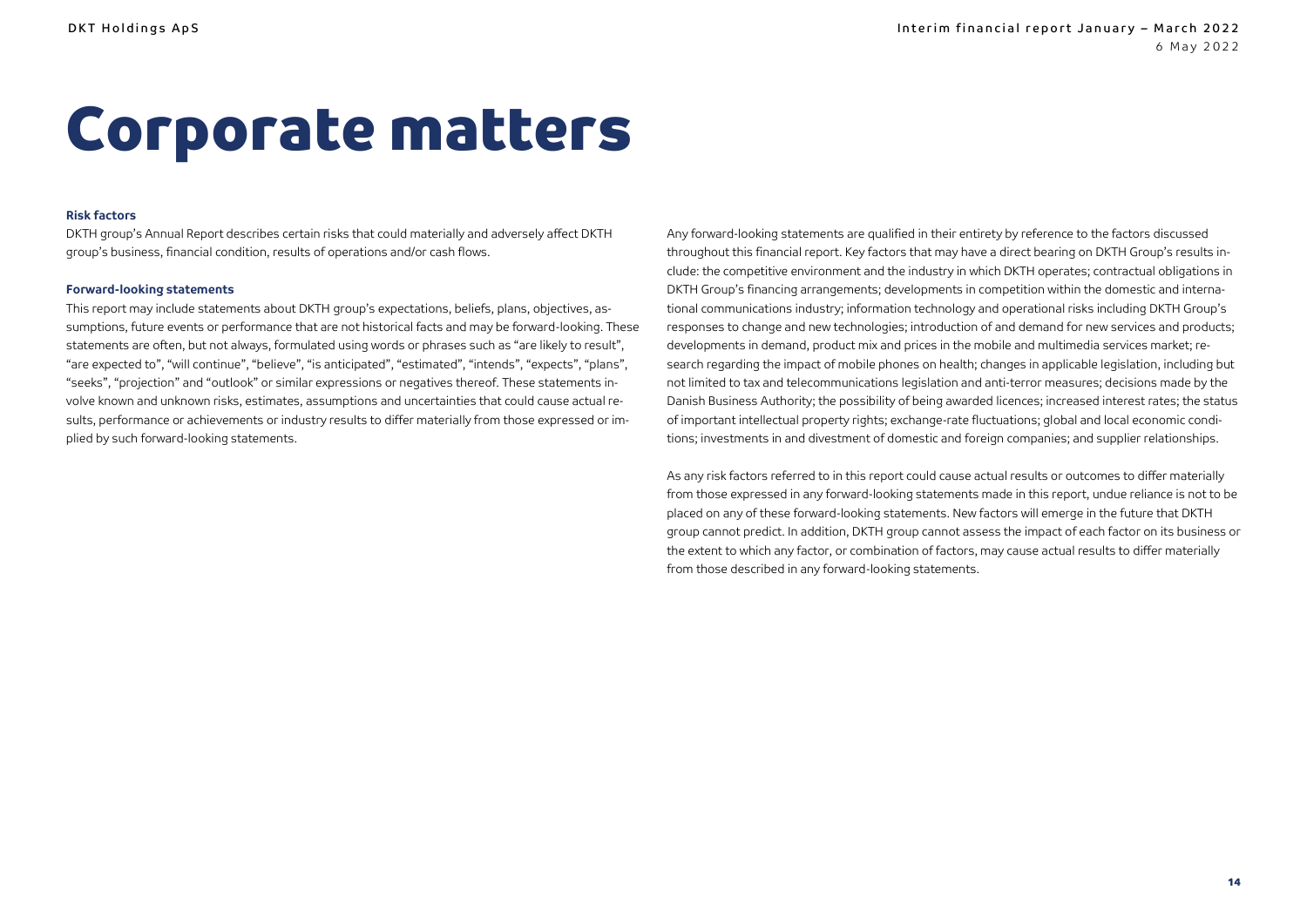# <span id="page-14-0"></span>Management statement

#### **Management statement**

Today, the Board of Directors and the Executive Committee considered and approved the Interim financial statements of DKTH group for Q1 2022.

The Financial report has been prepared in accordance with International Financial Reporting Standards' (IFRS) rules on recognition and measurement.

In our opinion, the financial report gives a true and fair view of the Group's assets, liabilities and financial position at 31 March 2022 as well as the results of operations and cash flows for Q1 2022. Furthermore, in our opinion, the Management's review provides a fair review of the developments in the Group's activities and financial position and describes the significant risks and uncertainties that may affect the Group.

> Jørgen Høholt *Vice Chairman*

Ulrik Pallisø Bornø *Vice Chairman*

Copenhagen, 6 May 2022

#### **Executive Committee**

Nathan Andrew Luckey

#### **Board of Directors**

| Martin Bradley |  |
|----------------|--|
| Chairman       |  |

Peter Tind Larsen *Vice Chairman*

Arthur Rakowski Nathan Andrew Luckey

**About DKTH**

DKT Holdings ApS c/o TDC Holding A/S, Teglholmsgade 1, DK-2450 Copenhagen SV

CVR No. 39 18 68 29

DKT Holdings ApS (DKTH) was established 22 December 2017 with the purpose of running an investing business through its 100% owned subsidiaries, DKT Finance ApS (DKTF) and DK Telekommunikation ApS (DKT). DKTH is owned by a consortium comprising:

- DKTUK Limited (50%), managed by Macquarie Infrastructure and Real Assets Europe Limited
- Arbejdsmarkedets Tillægspension (ATP) (16.7%)
- PFA Ophelia InvestCo I 2018 K/S (16.7%), managed by PFA Asset Management A/S
- PKA Ophelia Holding K/S (16.7%), managed by AIP Management P/S.

For more information, please contact Henrik Hjortshøj-Nielsen, Head of TDC Holding Investor Relations, on +45 2129 8991 o[r investorrelations@tdc.dk.](mailto:investorrelations@tdc.dk)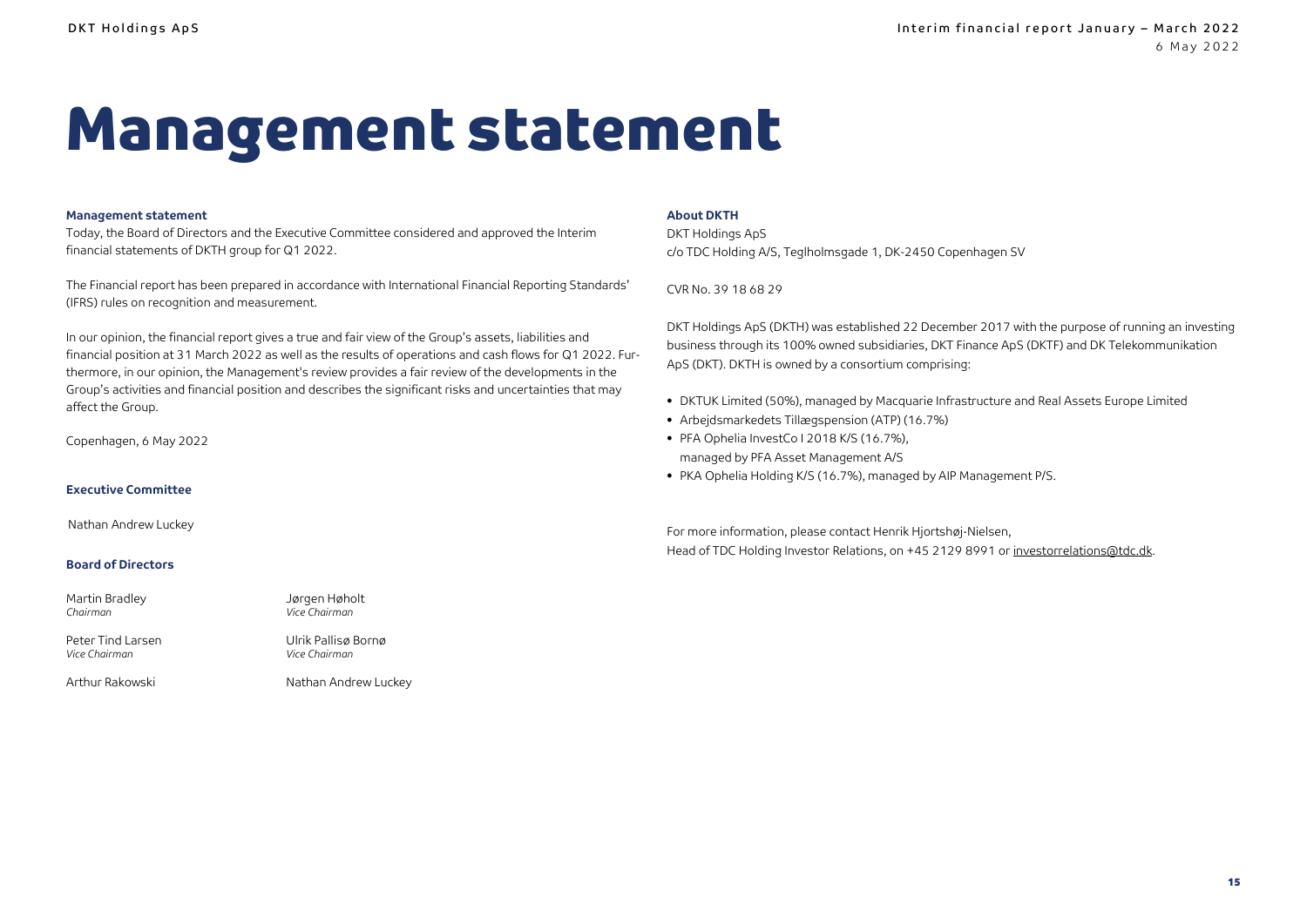<span id="page-15-0"></span>

# TDC Holding group

## Interim financial report January – March 2022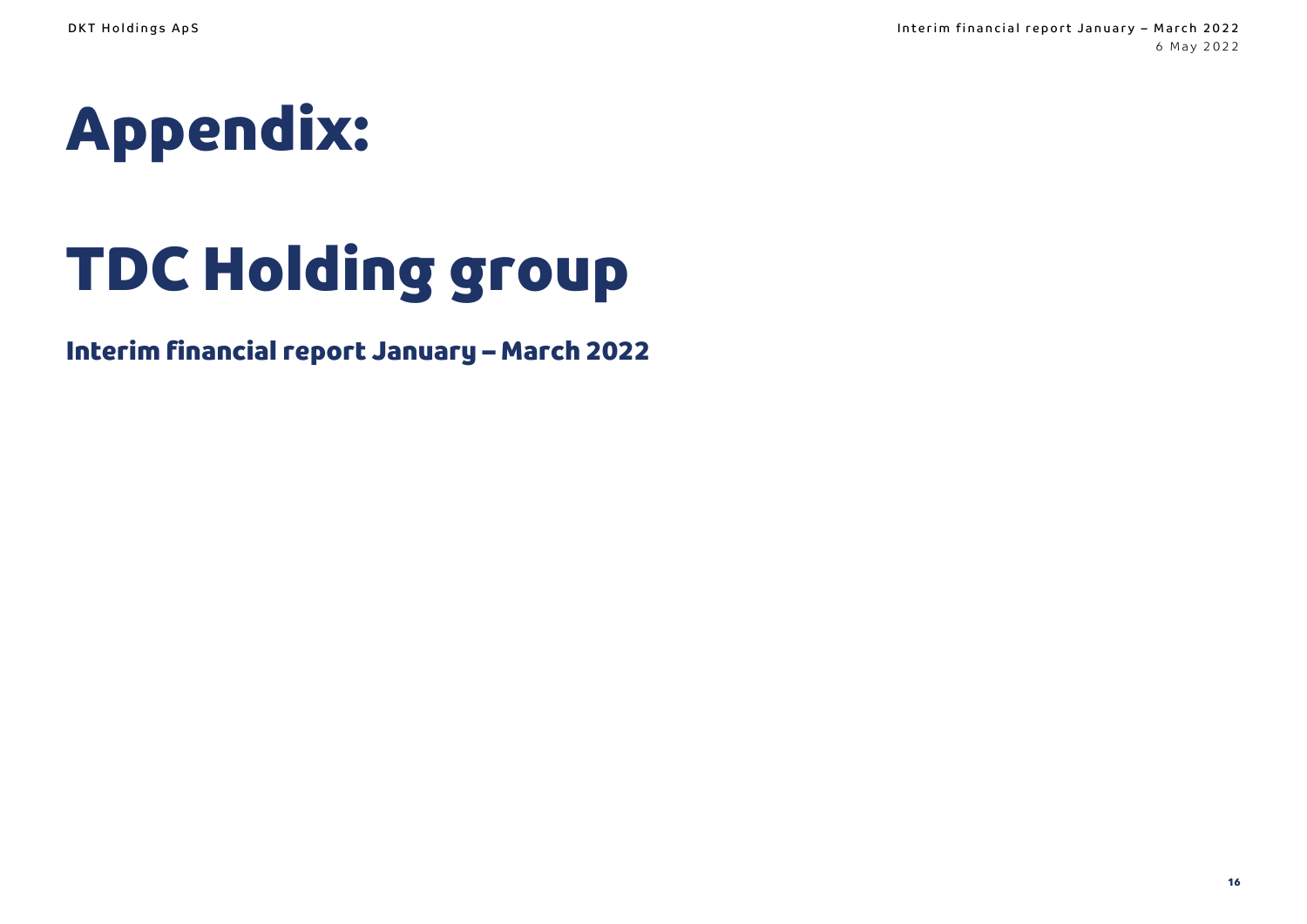## TDC Holding group performance

#### Revenue

In the first quarter of 2021, revenue increased by 1.0% or DKK 40m to DKK 4,022m when compared with the first quarter of 2021. The development was driven by a high growth in revenue from mobility services.

#### Gross profit

Gross profit decreased by 1.3% or DKK 37m to DKK 2,758m in the first quarter of 2022. The decline was related to landline voice and 3<sup>rd</sup> party costs.

#### Operating expenses

In the first quarter of 2022, operating expenses decreased by 0.6% or DKK 7m to DKK 1,154m. The improved operating expenses were fuelled by cost optimizations in TDC NET, Nuuday and TDC Holding in e.g., support functions.

#### EBITDA

In the first quarter of 2022, EBITDA decreased by 1.8% or DKK 30m to DKK 1,604m. The development was triggered by declines in other services, internet & network and landline voice that were somewhat offset by improved cost savings.

#### Capital expenditure

Capital expenditure totalled DKK 935m in the first quarter of 2022, down by 7.6% or DKK 77m compared with the same period last year. The decrease partially reflects the end of the DOCSIS 3.1-upgrade of TDC NET's coax network. TDC Holding group's generally high investment level reflects the continued ambition to roll-out fibre to connect Denmark and support Nuuday's digitalisation.

| TDC Holding group, key figures (DKKm)          | Q1 2022        | Q1 2021  | Change in % |
|------------------------------------------------|----------------|----------|-------------|
| Income statements                              |                |          |             |
| Revenue                                        | 4,022          | 3,982    | 1.0         |
| Gross profit                                   | 2,758          | 2,795    | (1.3)       |
| Operational expenses                           | (1, 154)       | (1, 161) | (0.6)       |
| EBITDA                                         | 1,604          | 1,634    | (1.8)       |
|                                                |                |          |             |
| Profit for the period excluding special items  | 182            | 193      | (5.7)       |
|                                                |                |          |             |
| Profit for the period                          | 154            | 95       | 62.1        |
|                                                |                |          |             |
| Total comprehensive income                     | 1,053          | 466      | 126.0       |
|                                                |                |          |             |
| Capital expenditure, excluding mobile licences | (935)          | (1,012)  | (7.6)       |
| Mobile licences                                | $\blacksquare$ |          |             |
|                                                |                |          |             |
| <b>Key financial ratios</b>                    |                |          |             |
| Gross margin, %                                | 68.6           | 70.2     |             |
| EBITDA margin, %                               | 39.9           | 41.0     |             |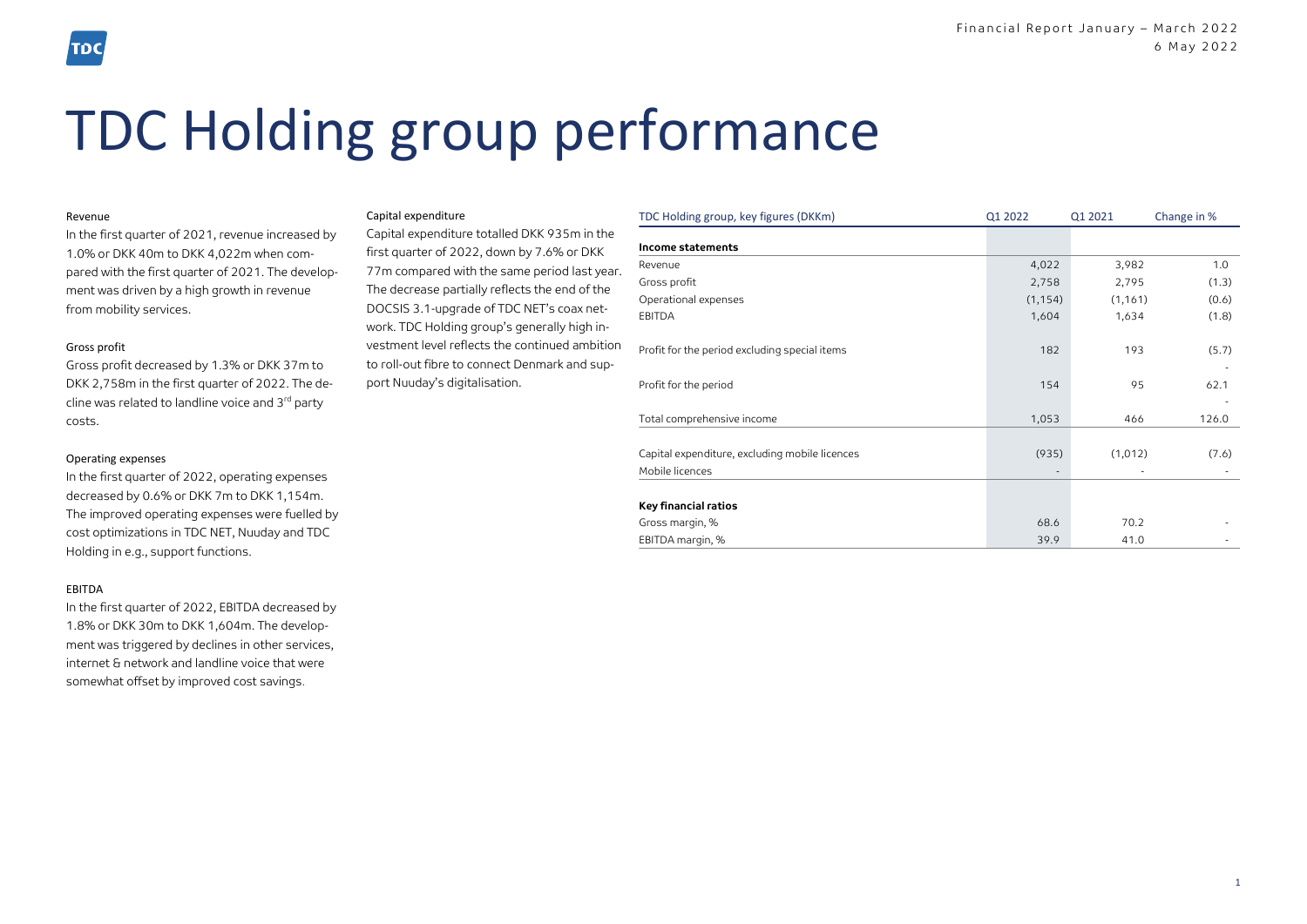#### Cash flow

Total cash flow increased by DKK 1,665m to DKK 1,949m.

The DKK 606m decrease in cash flow from operating activities in Q1 2022, down to DKK 428m, was driven primarily by the different timing of income tax paid (DKK 192m) and distribution of excess capital from the TDC Pension Fund in Q12021 (DKK 274m)<sup>3</sup>.

The DKK 268m decrease in cash outflow from investing activities to DKK 982m, was driven by lower payments of property, plant and equipment.

Cash flow from financing activities in Q1 2022 increased by DKK 2,003m to DKK 2,503m, driven by the proceeds from the new financing for TDC **NFT** 

#### Profit for the period

Excluding special items, profit for the period decreased by DKK 11m to DKK 182m. The decreasing EBITDA and increasing net financial expenses, due primarily to development in fair value adjustments, were partly offset by lower amortisations. Including special items, profit for the period increased by DKK 59m to DKK 154m.

#### Comprehensive income

Total comprehensive income increased by DKK 587m to DKK 1,053m. The DKK 59m increase in profit for the period was accompanied by a positive development in defined benefit plans for Danish employees (DKK 528m after tax).

#### Net interest-bearing debt

Adjusted net interest-bearing debt<sup>1</sup> increased by DKK 716m to DKK 22,067m. The increase was due primarily to the negative net cash flow from operating and investing activities of DKK 554m.

|                                                        |          |           | Change in |
|--------------------------------------------------------|----------|-----------|-----------|
| Cash flow and net interest-bearing debt (DKKm)         | Q1 2022  | 01 2021   | %         |
|                                                        |          |           |           |
| Cash flow from operating activities                    | 428      | 1,034     | (58.6)    |
| Investment in property, plant and equipment            | (691)    | (952)     | (27.4)    |
| Investment in intangible assets                        | (291)    | (299)     | (2.7)     |
| Lease repayments                                       | (66)     | (65)      | 1.5       |
| <b>Equity free cash flow</b>                           | (620)    | (282)     | 119.9     |
|                                                        |          |           |           |
| Total cash flow from operating activities              | 428      | 1,034     | (58.6)    |
| Total cash flow from investing activities              | (982)    | (1,250)   | (21.4)    |
| Total cash flow from financing activities              | 2,503    | 500       |           |
| <b>Total cash flow</b>                                 | 1,949    | 284       |           |
|                                                        |          |           |           |
| Adjusted net interest-bearing debt (NIBD) <sup>1</sup> | (22,067) | (21, 277) | 3.7       |
| Net interest-bearing debt (NIBD)                       | (28,093) | (26, 866) | 4.6       |
| Adjusted NIBD/EBITDA <sup>2</sup><br>X                 | 3.7      | 3.6       |           |

1. Excluding the impact from IFRS 16 and spectrum licence liabilities.

2. Calculated without spectrum licence liabilities as well as the additional lease liabilities due to the adoption of IFRS 16 and the resulting EBITDA effect. The EBITDA effect of IFRS 16 amounts to DKK 417m for the last twelve months. Including spectrum licence liabilities and IFRS 16 the NIBD/EBITDA ratio amounts to 4.4 at 31 March 2022.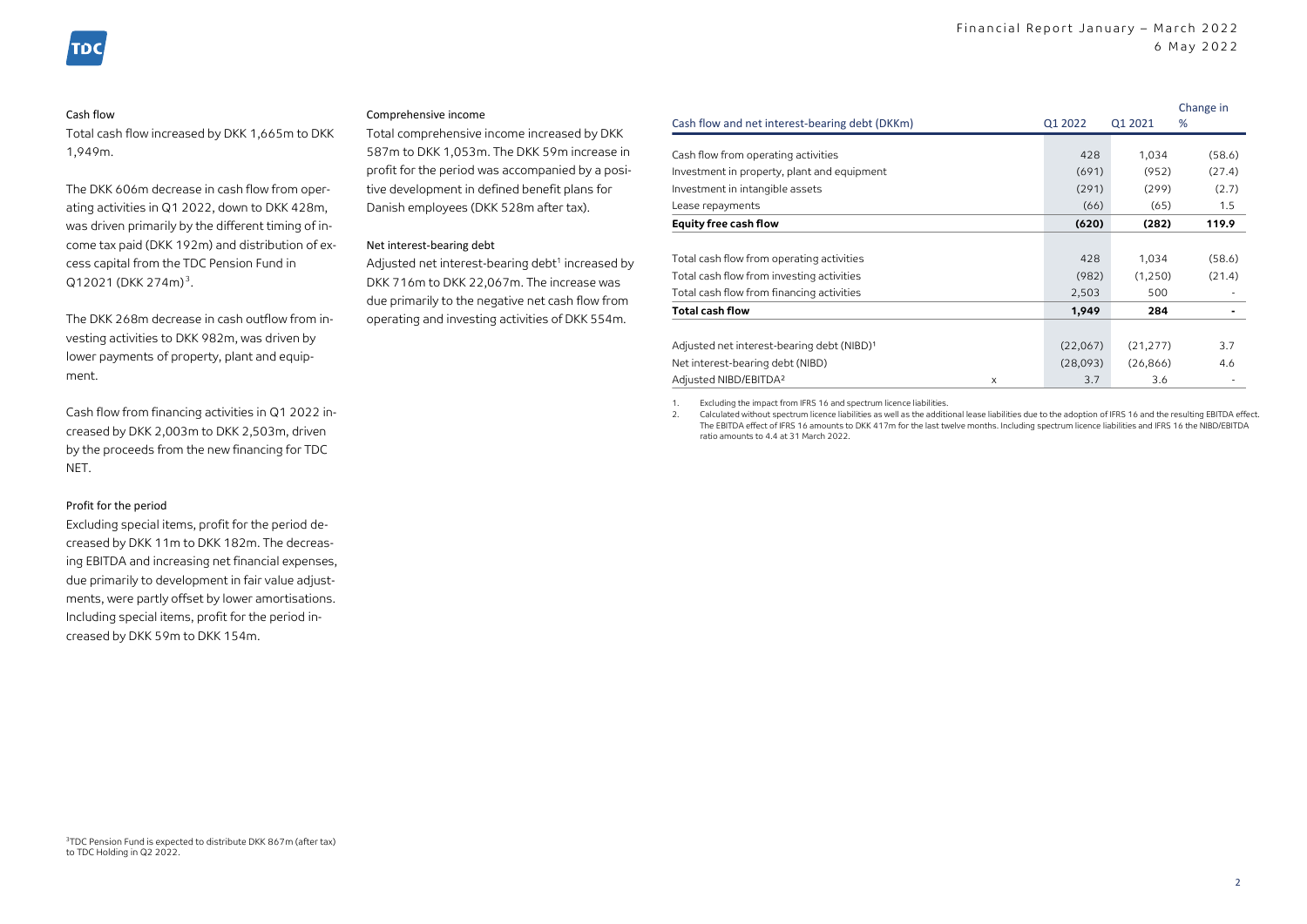# TDC NET highlights Q1 2022

TDC

- **Revenue** stabilisation (-0.2% YoY) as lower revenue from legacy products was offset by increase in revenue from high-speed broadband and mobility services
- TDC NET's **EBITDA** totalled DKK 1,162m, up by 0.7% compared with the 2021 level, mainly due to improvement in operating expenses by 3.1% YoY despite higher electricity prices
- **Capital expenses** of DKK 781m in Q1 (11.3% YoY) as a result of continued investment in IT and fibre
- TDC NET rolled out 20k **fibre homes passed** in Q1, which is more than last year (17k) due to a mild winter
- Danish Technological Institute has awarded TDC NET again as the **best mobile network in Denmark 7 th time in a row** and remains the only company in the country with a nationwide and fully operational 5G network
- TDC NET has entered a **new secured infrastructure financing** of DKK ~25bn to stand-alone finance TDC NET as part of the separation of TDC Group
- In Q1, TDC NET connected to the **first solar park** as part of the power purchasing agreement. During 2022 more solar parks will be activated so more than 60% of TDC NETs annual electricity consumption will be covered by solar energy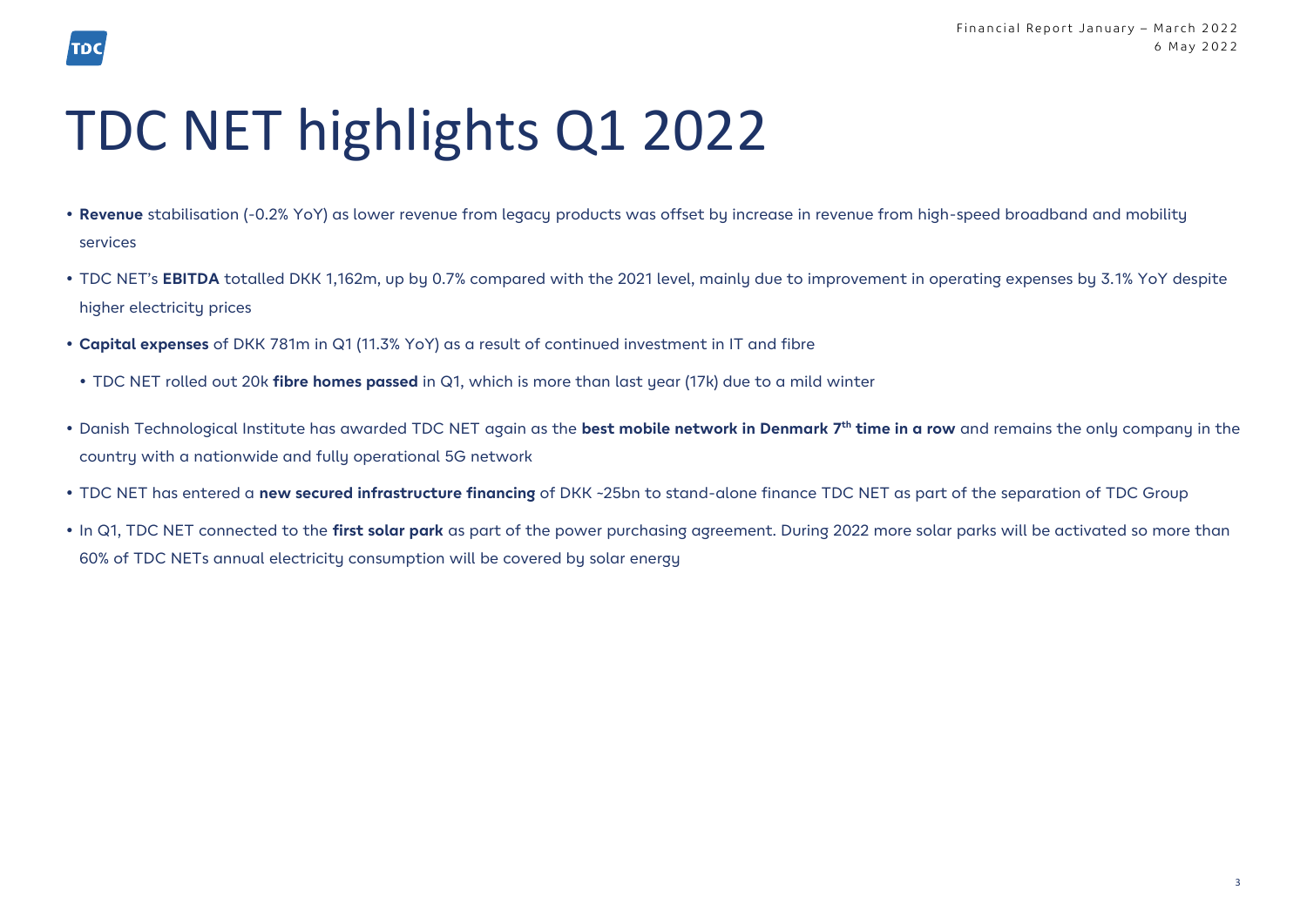#### **Revenue**

In the first quarter of 2022, TDC NET's revenue stabilised with a development of -0.2% or DKK -3m to DKK 1,678m compared with the same period in 2021. This was driven mainly by a decrease in revenue from legacy products offset by increased revenue from highspeed broadband as a result of net adds on fibre and coax technologies and higher ARPU as well as higher revenue from mobility services.

#### **Gross profit**

TDC NET's gross profit decreased by 0.4% or DKK 6m compared with Q1 2021 and accumulated to DKK 1,606m in Q1 2022. The decline was driven by the decrease in revenues stemming from legacy products and a slightly lower gross profit margin driven by other services. Thus, TDC NET's gross profit margin decreased from 95.9% in Q1 2021 to 95.7% in Q1 2022.

#### **Operating expenses**

In Q1 2022, operating expenses decreased by 3.1% or DKK 14m totalled DKK 444m. The improvement was mainly driven by optimisations within support functions partly in relation to the final separation of Group Functions to TDC NET.

#### **EBITDA**

EBITDA increased by 0.7% or DKK 8m accumulating to DKK 1,162m in Q1 2022. This increase was driven by the improvement in operating expenses and stable gross profit. The resulting EBITDA margin improved by 0.6% percentage points due to the improved operating expenses.

#### **Capital expenditure**

In Q1 2022, capital expenditure totalled DKK 781m, an increase of 11.3% or DKK 79m compared with the same period last year. The high investment level continued in Q1 within both IT applications, security, and fibre rollout. On fibre TDC NET rolled out 20k fibre homes passed compared to 17k last year due to better the weather conditions in 2022. The fibre rollout is expected to return to a similar pace to previous quarters in Q2.

<sup>1</sup> All figures for TDC NET reported in this Financial Report are consolidated figures for TDC NET Holding. On 3 February 2022, TDC Holding contributed its shares in TDC NET into its newly established wholly-owned subsidiary, TDC NET Holding, whereby TDC NET Holding became the direct parent company of TDC NET. The TDC NET group, i.e. TDC NET Holding, TDC NET and its subsidiaries together form a ringfenced security group for purposes of the senior secured financing borrowed by TDC NET.

| Income statements<br>1,678<br>1,681<br>(0.2)<br>Revenue<br>Hereof external revenue<br>352<br>(1.7)<br>346<br>1,606<br>Gross profit<br>1,612<br>(0.4)<br>(3.1)<br>Operational expenses<br>(444)<br>(458)<br><b>EBITDA</b><br>1,162<br>0.7<br>1,154<br>Capital expenditure, excluding mobile licences<br>(781)<br>(702)<br>11.3<br>Mobile licences<br>Key financial ratios<br>95.7<br>Gross margin, %<br>95.9<br>EBITDA margin, %<br>69.2<br>68.6 | TDC NET, key figures (DKKm) | Q1 2022 | Q1 2021 | Change in % |
|-------------------------------------------------------------------------------------------------------------------------------------------------------------------------------------------------------------------------------------------------------------------------------------------------------------------------------------------------------------------------------------------------------------------------------------------------|-----------------------------|---------|---------|-------------|
|                                                                                                                                                                                                                                                                                                                                                                                                                                                 |                             |         |         |             |
|                                                                                                                                                                                                                                                                                                                                                                                                                                                 |                             |         |         |             |
|                                                                                                                                                                                                                                                                                                                                                                                                                                                 |                             |         |         |             |
|                                                                                                                                                                                                                                                                                                                                                                                                                                                 |                             |         |         |             |
|                                                                                                                                                                                                                                                                                                                                                                                                                                                 |                             |         |         |             |
|                                                                                                                                                                                                                                                                                                                                                                                                                                                 |                             |         |         |             |
|                                                                                                                                                                                                                                                                                                                                                                                                                                                 |                             |         |         |             |
|                                                                                                                                                                                                                                                                                                                                                                                                                                                 |                             |         |         |             |
|                                                                                                                                                                                                                                                                                                                                                                                                                                                 |                             |         |         |             |
|                                                                                                                                                                                                                                                                                                                                                                                                                                                 |                             |         |         |             |
|                                                                                                                                                                                                                                                                                                                                                                                                                                                 |                             |         |         |             |
|                                                                                                                                                                                                                                                                                                                                                                                                                                                 |                             |         |         |             |
|                                                                                                                                                                                                                                                                                                                                                                                                                                                 |                             |         |         |             |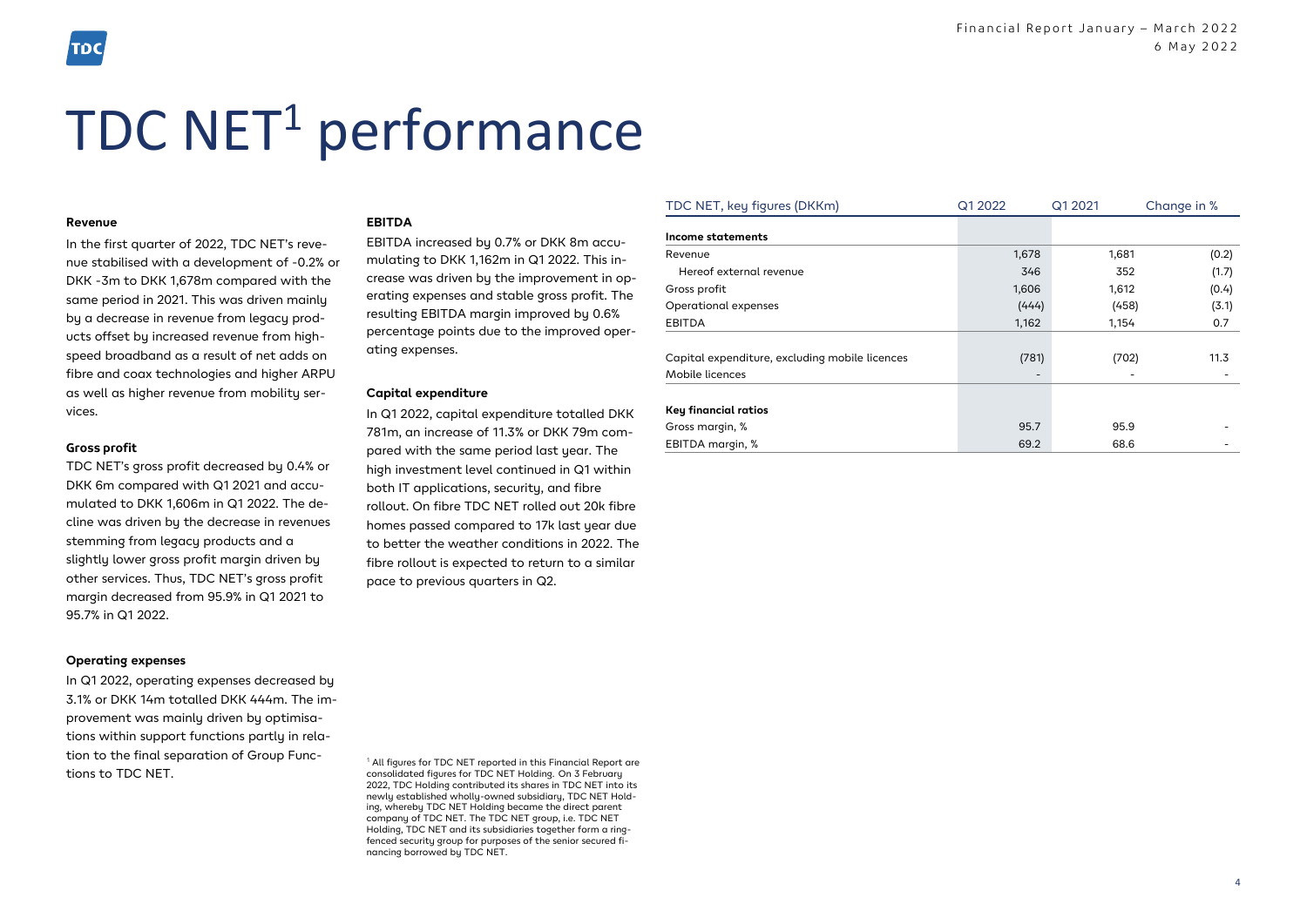# Nuuday highlights Q1 2022

- . Nuuday service revenue grew by 2% Q1 YoY as mobility services and high-speed broadband revenue increased, offsetting declining revenue from mature services.
- Gross profit decreased by 4% Q1 YoY partly driven by increase 3<sup>rd</sup> party costs and the ongoing migration from DSL to fibre.
- Nuuday decreased its operating expenses in Q1 YoY with 2%.

TDC

- EBITDA decreased by 6% in Q1 YoY driven by the gross profit margin pressure as well as investments in our customer experience and IT transformation.
- In Q1 Nuuday started investing in a significant IT transformation, replacing our complex IT systems and re-engineering our commercial and operational activities, leading capex to increase by 1% Q1 YoY.
- In Q1 our mobile RGU base grew in both consumer and business segment. In consumer the increase was driven by Telmore and Eesy, which both continues to gain a strong market position.
- In Q1 2022 Nuuday continued to have strong sales on third party fibre networks across all brands, supporting the strong footprint in the market.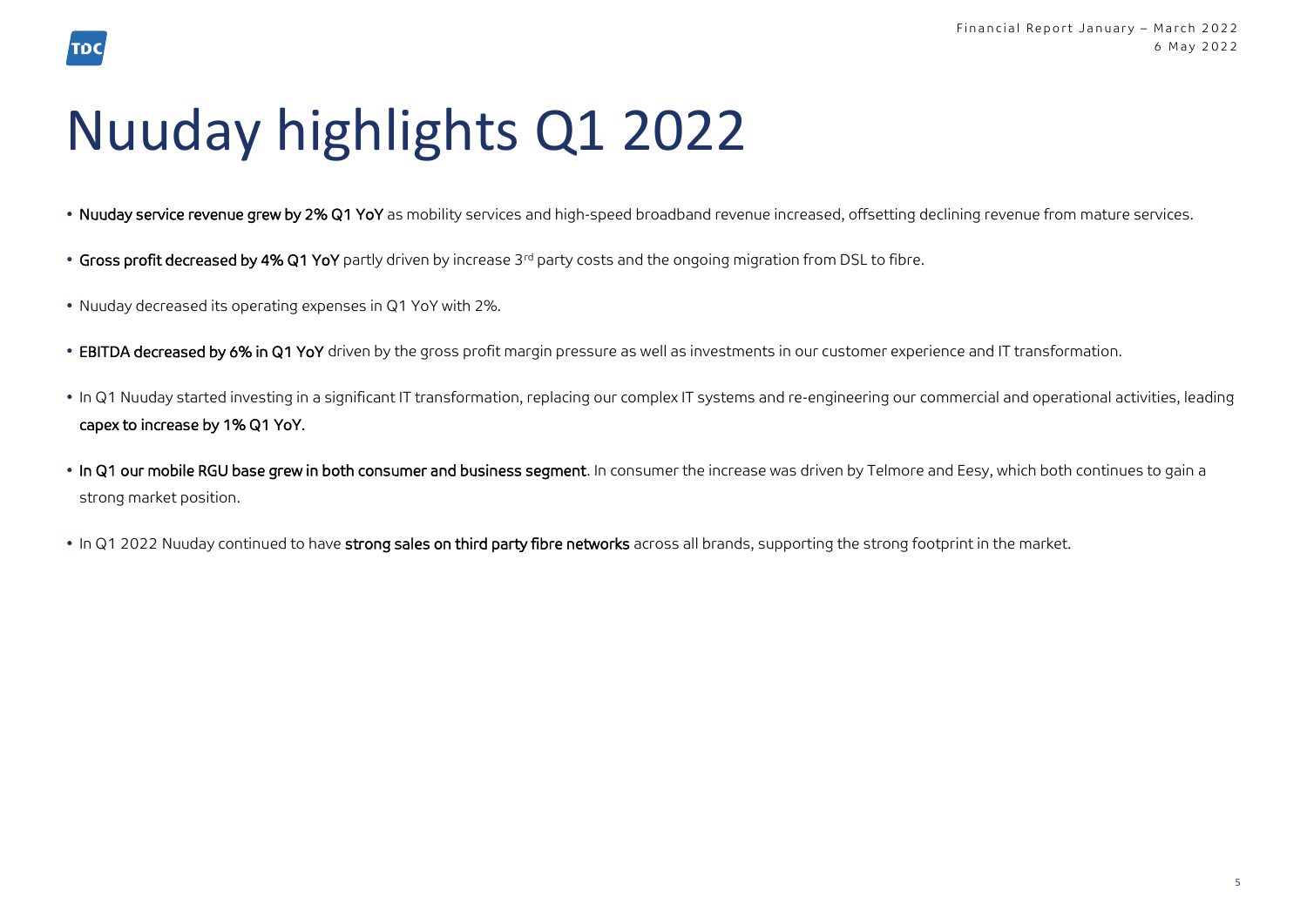## Nuuday performance

#### **Revenue**

In Q1 2022, Nuuday's revenue increased by 1.3% or DKK 46m to DKK 3,685m. This increase was driven by strong performance in the key customer segments mobility services and high-speed broadband through RGU growth in both the consumer and business segments, leading to i.e. mobility service revenue increase of 6% YoY. Furthermore, TV revenue continued the good signs of commercial stabilisation that were reported in the second half of 2021 and was kept flat in Q1 YoY.

#### **Gross profit**

Nuuday's gross profit decreased by 3.5% or DKK 44m YoY to DKK 1,202m in Q1 2022. The ongoing migration of customers from DSL to fibre as well as lower RGU bases on mature services and higher interconnect SMS cost were the main drivers of the decreased gross profit. However, compared with Q4 2021 and supporting the commercial stabilisation, Nuuday realised flat gross profit in Q1.

#### **Operating expenses**

Nuuday's operating expenses in Q1 totalled DKK 780m, down by DKK 17m or 2.1% from Q1 2021. This was driven by reductions in spending across opex categories.

#### **EBITDA**

.

Nuuday recorded an EBITDA decline of 6% or DKK 27m to DKK 422m in Q1. The savings in operating expenses positively impacted the EBITDA growth YoY. However, the loss in gross profit more than offset these savings.

#### **Capital expenditure**

In 2022 Nuuday entered the next phases of a significant transformation with the bold ambition to become one of the most digital and advanced telcos in Europe. Capex thus grew by 1% in Q1 YoY due to investments in replacing complex IT systems and re-engineering our commercial and operational activities.

| Nuuday, key figures (DKKm)                     | Q1 2022 | Q1 2021 | Change in % |  |
|------------------------------------------------|---------|---------|-------------|--|
| Income statements                              |         |         |             |  |
| Revenue                                        | 3,685   | 3,639   | 1.3         |  |
| Hereof service revenue                         | 3,332   | 3,279   | 1.6         |  |
| Gross profit                                   | 1,202   | 1,246   | (3.5)       |  |
| Operational expenses                           | (780)   | (797)   | (2.1)       |  |
| <b>EBITDA</b>                                  | 422     | 449     | (6.0)       |  |
|                                                |         |         |             |  |
| Capital expenditure, excluding mobile licences | (302)   | (299)   | 1.0         |  |
|                                                |         |         |             |  |
| <b>Key financial ratios</b>                    |         |         |             |  |
| Gross margin, %                                | 32.6    | 34.2    |             |  |
| EBITDA margin, %                               | 11.5    | 12.3    |             |  |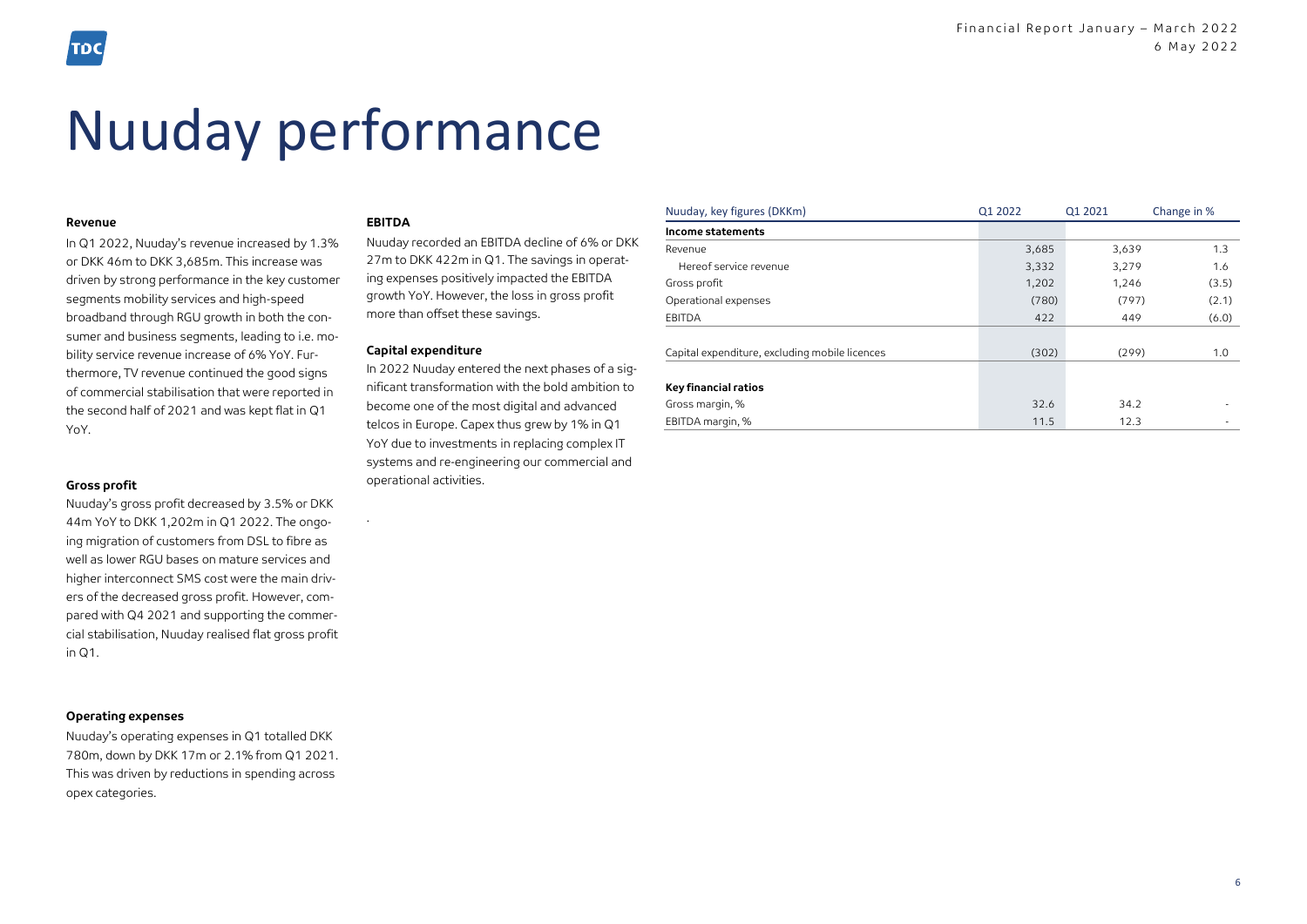## Consolidated financial statements

| Income statement(DKKm)                                                        | Note           | Q1 2022  | Q1 2021  | Change in % |
|-------------------------------------------------------------------------------|----------------|----------|----------|-------------|
|                                                                               |                |          |          |             |
| Revenue                                                                       | 3              | 4,022    | 3,982    | 1.0         |
| Cost of sales                                                                 |                | (1, 264) | (1, 187) | 6.5         |
| Gross profit                                                                  |                | 2,758    | 2,795    | (1.3)       |
| External expenses                                                             |                | (504)    | (476)    | 5.9         |
| Personnel expenses                                                            |                | (705)    | (730)    | (3.4)       |
| Other income                                                                  |                | 55       | 45       | 22.2        |
| Operating profit before depreciation, amortisation and special items (EBITDA) | $\overline{2}$ | 1,604    | 1,634    | (1.8)       |
| Depreciation, amortisation and impairment losses                              |                | (993)    | (1,084)  | (8.4)       |
| Operating profit excluding special items (EBIT excluding special items)       |                | 611      | 550      | 11.1        |
| Special items                                                                 | 5              | (36)     | (115)    | (68.7)      |
| <b>Operating profit (EBIT)</b>                                                |                | 575      | 435      | 32.2        |
| Financial income and expenses                                                 | 6              | (330)    | (252)    | 31.0        |
| Profit before income taxes                                                    |                | 245      | 183      | 33.9        |
| Income taxes                                                                  |                | (91)     | (88)     | 3.4         |
| Profit for the period                                                         |                | 154      | 95       | 62.1        |
| Profit attributable to:                                                       |                |          |          |             |
| Owners of the parent company                                                  |                | 154      | 95       | 62.1        |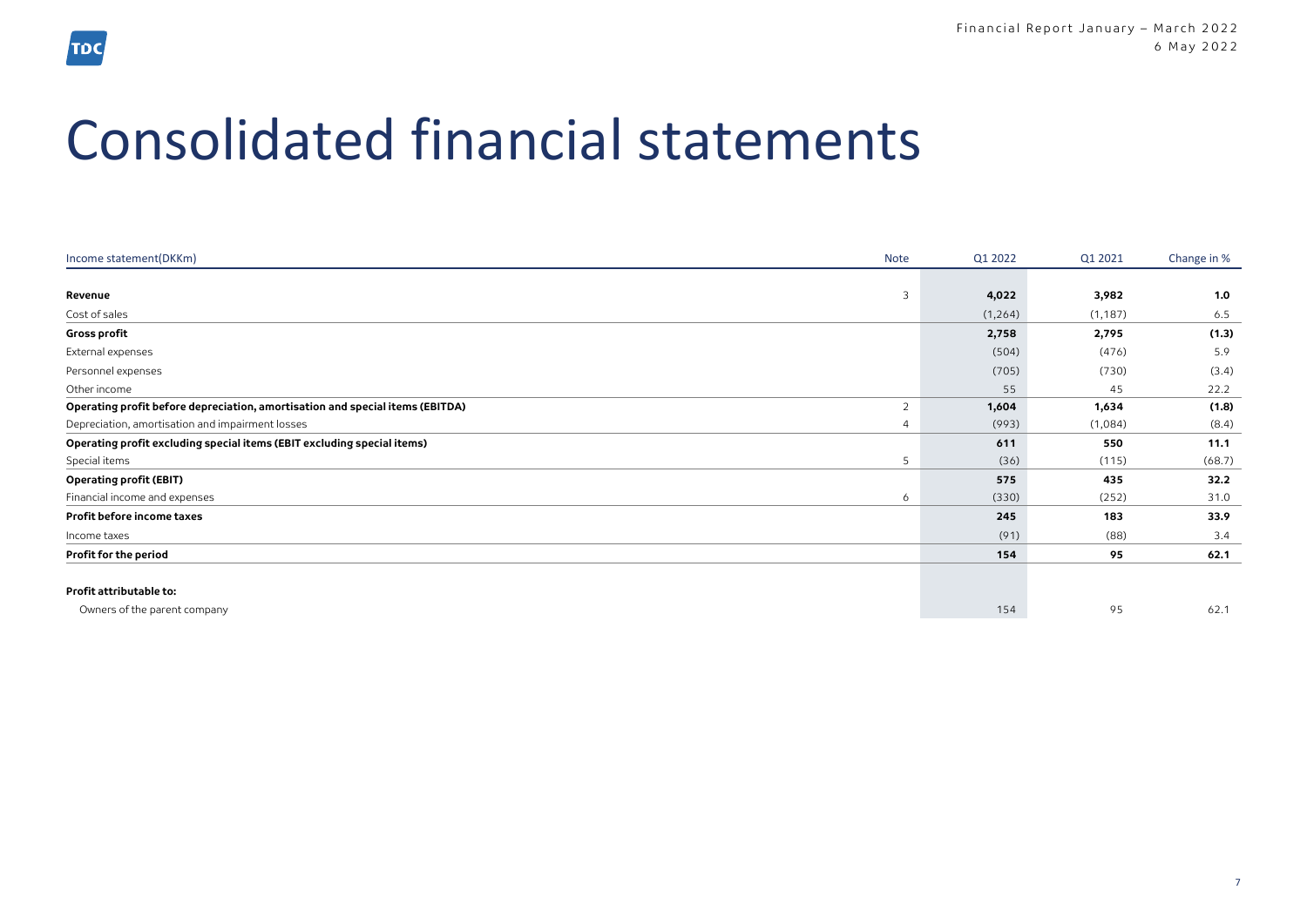| Statement of comprehensive income (DKKm)<br><b>Note</b>                                | Q1 2022 | Q1 2021 |
|----------------------------------------------------------------------------------------|---------|---------|
| Profit/(loss) for the period                                                           | 154     | 95      |
| Items that may subsequently be reclassified to the income statement:                   |         |         |
| Change in fair value adjustments of cash flow hedges transferred to financial expenses | 11      | 11      |
| Items that cannot subsequently be reclassified to the income statement:                |         |         |
| Remeasurement of defined benefit pension plans                                         | 1,137   | 462     |
| Income tax relating to remeasurement of defined benefit pension plans                  | (249)   | (102)   |
| Other comprehensive income                                                             | 899     | 371     |
| Total comprehensive income                                                             | 1,053   | 466     |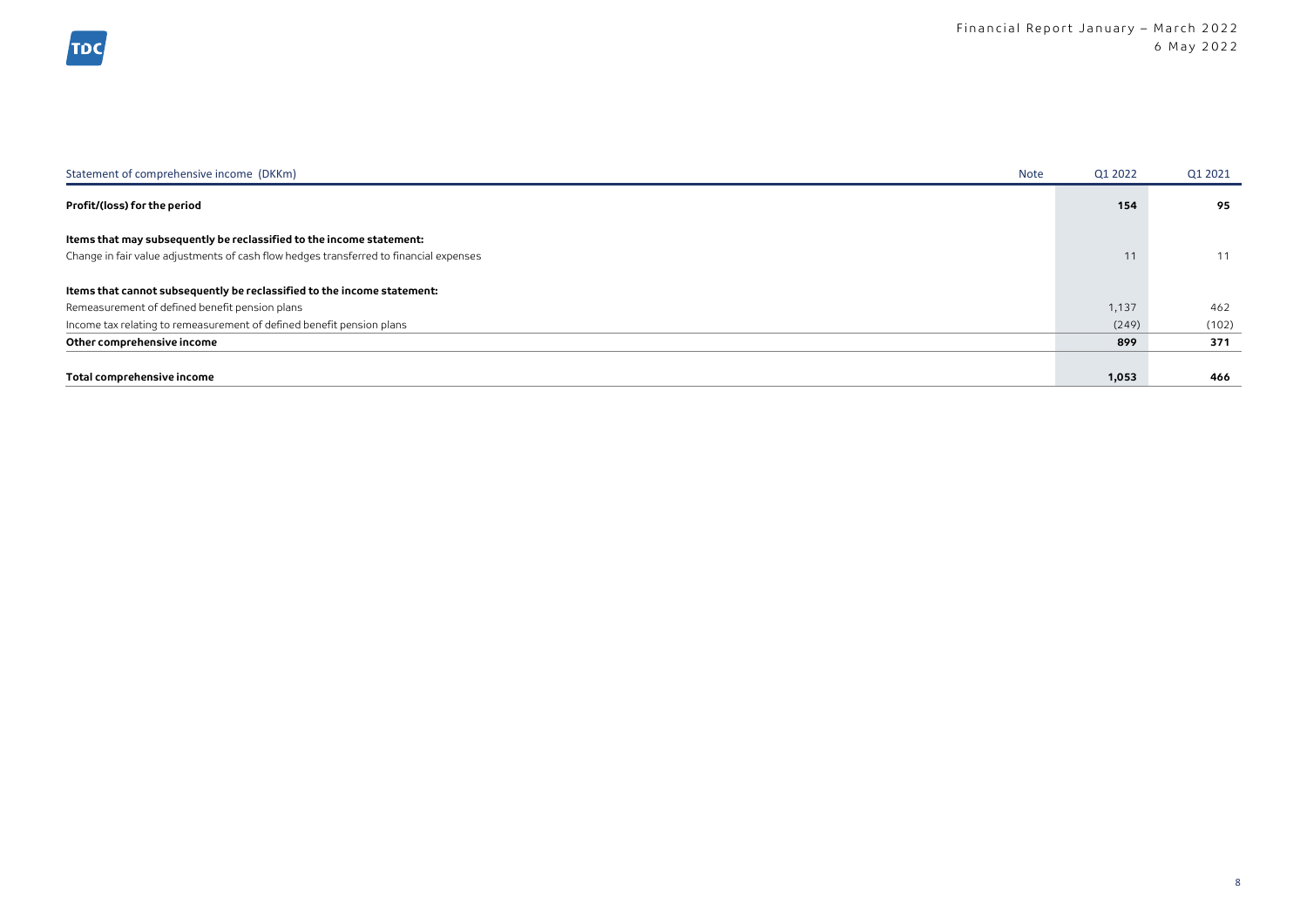## Balance sheet

|                                                     |             |               | 31 December |               |
|-----------------------------------------------------|-------------|---------------|-------------|---------------|
| Assets (DKKm)                                       | <b>Note</b> | 31 March 2022 | 2021        | 31 March 2021 |
| Non-current assets                                  |             |               |             |               |
| Intangible assets                                   |             | 24,555        | 24,652      | 24,307        |
| Property, plant and equipment                       |             | 16,956        | 16,870      | 16,137        |
| Lease assets                                        |             | 3,139         | 3,195       | 3,367         |
| Joint ventures, associates and other<br>investments |             | 8             | 8           | 56            |
| Pension assets                                      | 7           | 11,697        | 10,562      | 8,154         |
| Receivables                                         |             | 43            | 43          | 200           |
| Prepaid expenses                                    |             | 32            | 18          | 27            |
| <b>Total non-current assets</b>                     |             | 56,430        | 55,348      | 52,248        |
| <b>Current assets</b>                               |             |               |             |               |
| Inventories                                         |             | 271           | 252         | 256           |
| Receivables                                         |             | 1,725         | 1,859       | 1,781         |
| Derivative financial instruments                    |             | 47            | 88          | 76            |
| Prepaid expenses                                    |             | 650           | 539         | 692           |
| Cash                                                |             | 2,767         | 811         | 717           |
| <b>Total current assets</b>                         |             | 5,460         | 3,549       | 3,522         |
| <b>Total assets</b>                                 |             | 61,890        | 58,897      | 55,770        |

|                                       |             |               | 31 December |               |
|---------------------------------------|-------------|---------------|-------------|---------------|
| Equity and liabilities (DKKm)         | <b>Note</b> | 31 March 2022 | 2021        | 31 March 2021 |
| Equity                                |             |               |             |               |
| Share capital                         |             | 812           | 812         | 812           |
| Reserve for exchange-rate adjustments |             |               |             |               |
| Reserve for cash flow hedges          |             | (40)          | (51)        | (85)          |
| Retained earnings                     |             | 17,508        | 16,466      | 14,993        |
| <b>Total equity</b>                   |             | 18,280        | 17,227      | 15,720        |
| <b>Non-current liabilities</b>        |             |               |             |               |
| Deferred tax liabilities              |             | 4,247         | 3,996       | 3,396         |
| Provisions                            |             | 416           | 415         | 406           |
| Loans                                 | 8           | 22,575        | 19,624      | 19,138        |
| Lease liabilities                     |             | 3,630         | 3,657       | 3,788         |
| Other non-current liabilities         |             | 385           | 383         | 387           |
| <b>Total non-current liabilities</b>  |             | 31,253        | 28,075      | 27,115        |
| <b>Current liabilities</b>            |             |               |             |               |
| Loans                                 | 8           | 4,209         | 4,481       | 4,333         |
| Lease liabilities                     |             | 472           | 475         | 487           |
| Trade and other payables              |             | 7,307         | 8,289       | 7,835         |
| Income tax payable                    |             | 112           | 104         | 115           |
| Derivative financial instruments      |             | 70            | 50          | 94            |
| Provisions                            |             | 187           | 196         | 71            |
| <b>Total current liabilities</b>      |             | 12,357        | 13,595      | 12,935        |
| <b>Total liabilities</b>              |             | 43,610        | 41,670      | 40,050        |
| <b>Total equity and liabilities</b>   |             | 61,890        | 58,897      | 55,770        |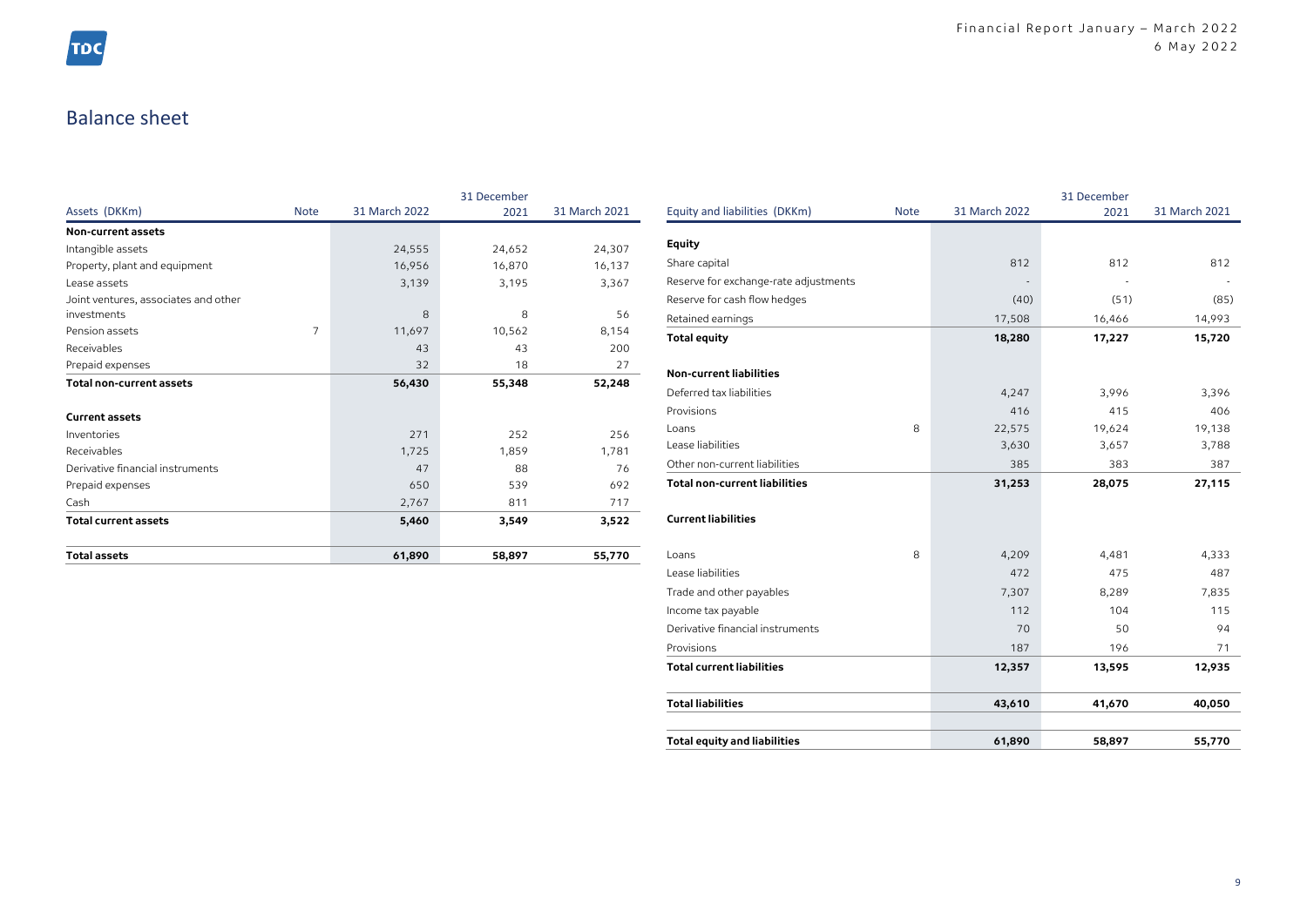| Statements of cash flow (DKKm)                               | Q1 2022   | Q1 2021        | Change in %    |
|--------------------------------------------------------------|-----------|----------------|----------------|
| EBITDA                                                       | 1,604     | 1,634          | (1.8)          |
| Adjustment for non-cash items                                | 33        | 41             | (19.5)         |
| Pension contributions                                        | (1)       | 273            | (100.4)        |
| Payments related to provisions                               | (4)       | (5)            | (20.0)         |
| Special items                                                | (65)      | (58)           | 12.1           |
| Change in working capital                                    | (343)     | (276)          | 24.3           |
| Interest paid, net                                           | (713)     | (684)          | 4.2            |
| Income tax paid/received                                     | (83)      | 109            | (176.1)        |
| Total cash flow from operating activities                    | 428       | 1,034          | (58.6)         |
| Investment in property, plant and equipment                  | (691)     | (952)          | (27.4)         |
| Investment in intangible assets                              | (291)     | (299)          | (2.7)          |
| Investment in other non-current assets                       |           | (1)            | $\sim$         |
| Sale of other non-current assets                             |           | $\overline{2}$ | $\sim$         |
| Total cash flow from investing activities                    | (982)     | (1,250)        | (21.4)         |
| Proceeds from long-term loans                                | 20,794    |                | $\sim$         |
| Repayment of long-term loans                                 | (17, 864) |                |                |
| Lease repayments                                             | (66)      | (65)           | 1.5            |
| Costs relating to long-term loans                            | (70)      |                |                |
| Change in short-term bank loans                              | (291)     | 565            | (151.5)        |
| Total cash flow from financing activities                    | 2,503     | 500            | $\blacksquare$ |
| <b>Total cash flow</b>                                       | 1,949     | 284            | $\blacksquare$ |
| Cash and cash equivalents (beginning of period)              | 811       | 434            | 86.9           |
| Effect of exchange-rate changes on cash and cash equivalents |           | (1)            |                |
| Cash and cash equivalents (end of period)                    | 2,767     | 717            | $\blacksquare$ |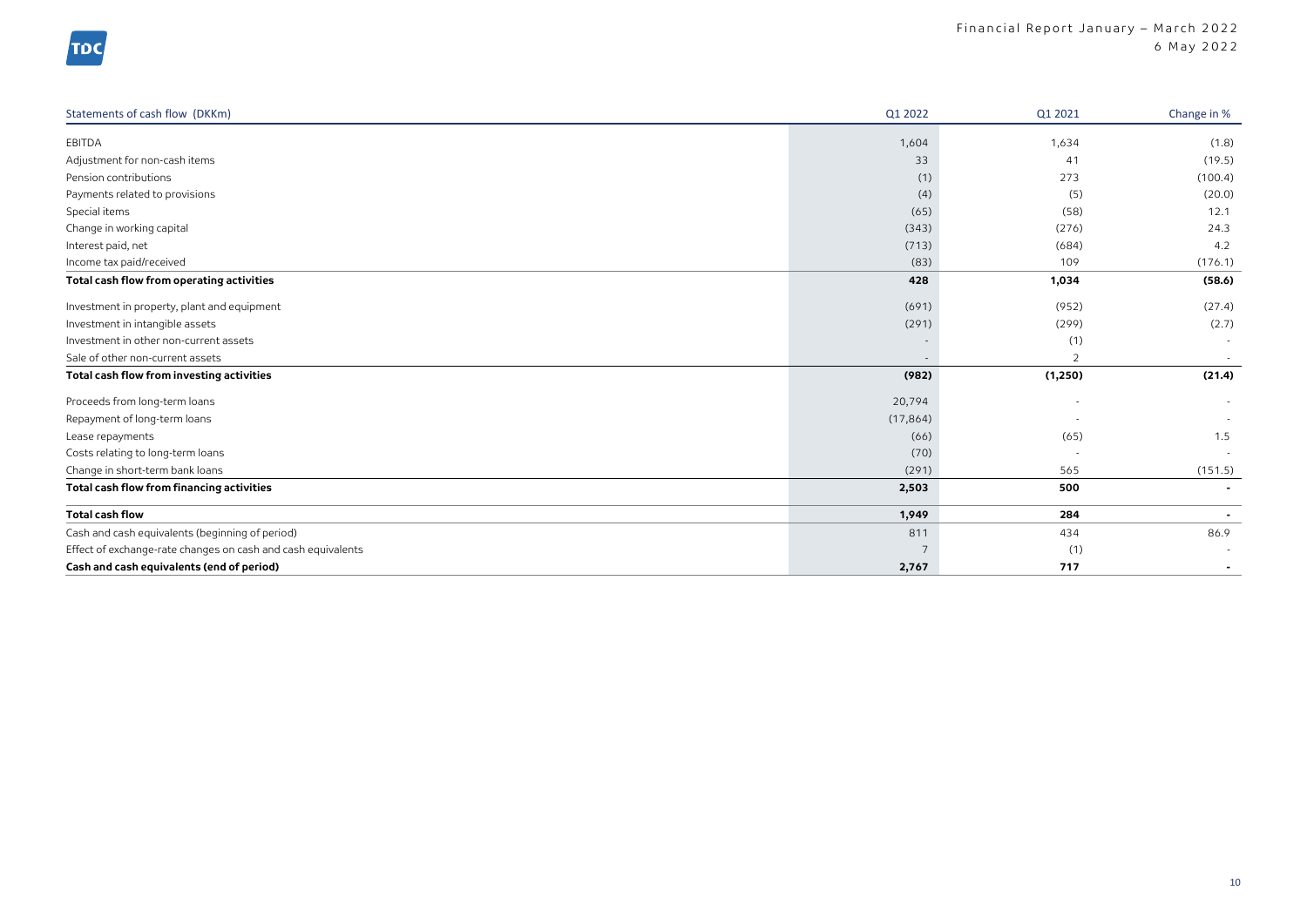|                                                                                                                                                             | Equity attributable to owners of the parent company |                                 |                      |                |  |  |
|-------------------------------------------------------------------------------------------------------------------------------------------------------------|-----------------------------------------------------|---------------------------------|----------------------|----------------|--|--|
| Statement of changes in equity(DKKm)                                                                                                                        | Share capital                                       | Reserve for cash flow<br>hedges | Retained<br>earnings | Total          |  |  |
| Equity at 1 January 2021                                                                                                                                    | 812                                                 | (96)                            | 14,538               | 15,254         |  |  |
| Profit/(loss) for the period                                                                                                                                |                                                     |                                 | 95                   | 95             |  |  |
| Change in fair value adjustments of cash flow hedges transferred to financial expenses                                                                      |                                                     | 11                              |                      | 11             |  |  |
| Remeasurement effects of defined<br>benefit pension plans                                                                                                   |                                                     |                                 | 462                  | 462            |  |  |
| Income tax related to remeasurement effects of defined benefit pension plans                                                                                |                                                     |                                 | (102)                | (102)          |  |  |
| Total comprehensive income                                                                                                                                  | $\blacksquare$                                      | 11                              | 455                  | 466            |  |  |
| Distributed dividends                                                                                                                                       |                                                     |                                 |                      |                |  |  |
| <b>Total transactions with shareholders</b>                                                                                                                 | $\blacksquare$                                      | $\blacksquare$                  | $\blacksquare$       | $\blacksquare$ |  |  |
| Equity at 31 March 2021                                                                                                                                     | 812                                                 | (85)                            | 14,993               | 15,720         |  |  |
| Equity at 1 January 2022                                                                                                                                    | 812                                                 | (51)                            | 16,466               | 17,227         |  |  |
| Profit for the period                                                                                                                                       |                                                     |                                 | 154                  | 154            |  |  |
| Change in fair value adjustments of cash flow hedges transferred to financial expenses<br>Remeasurement effects related to defined<br>benefit pension plans |                                                     | 11                              | 1,137                | 11<br>1,137    |  |  |
| Income tax related to remeasurement effects from defined benefit pension plans                                                                              |                                                     |                                 | (249)                | (249)          |  |  |
| Total comprehensive income                                                                                                                                  | $\blacksquare$                                      | 11                              | 1,042                | 1,053          |  |  |
| Distributed dividends                                                                                                                                       |                                                     |                                 |                      |                |  |  |
| <b>Total transactions with shareholders</b>                                                                                                                 | $\overline{a}$                                      |                                 | $\overline{a}$       |                |  |  |
| Equity at 31 March 2022                                                                                                                                     | 812                                                 | (40)                            | 17,508               | 18,280         |  |  |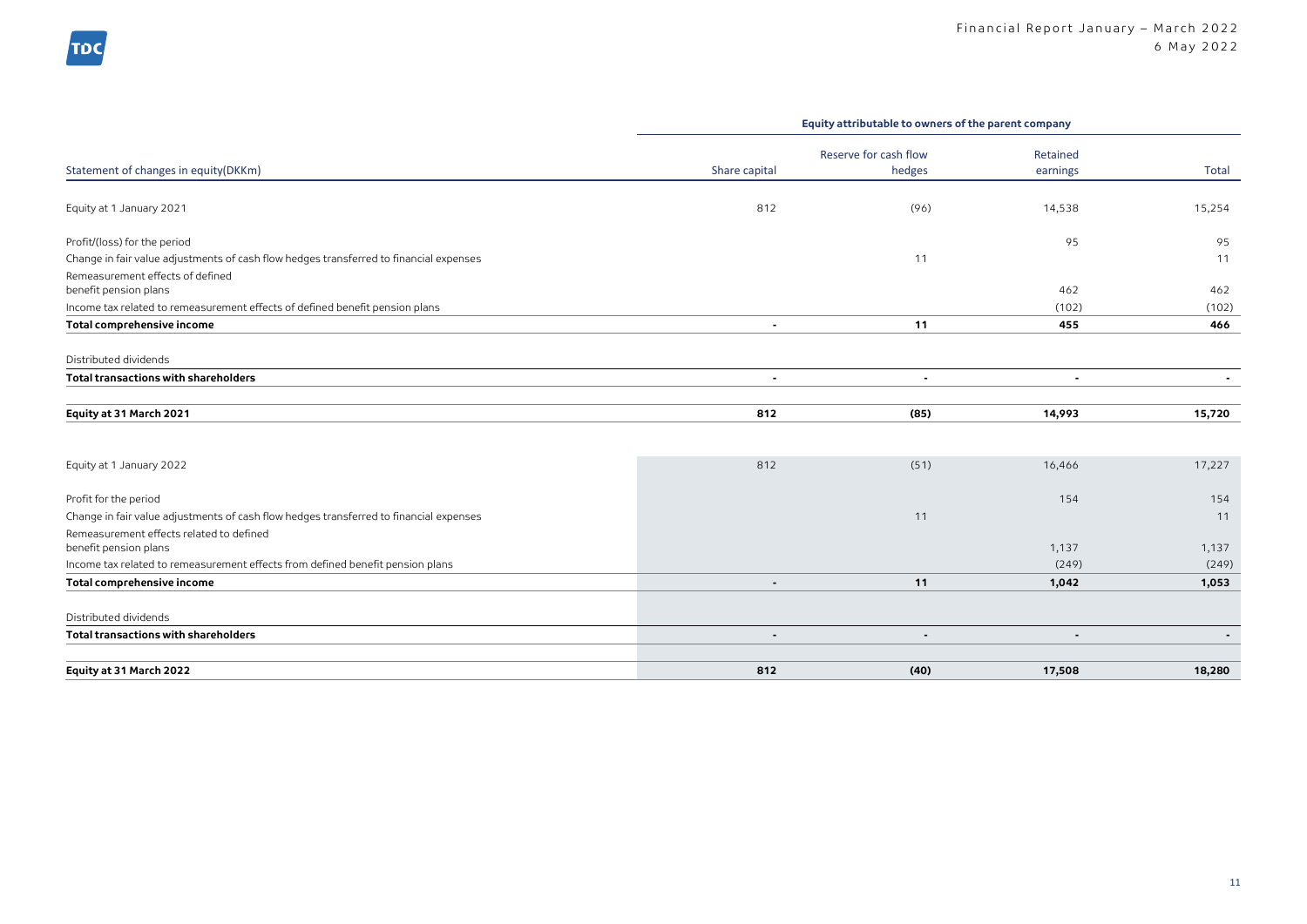### 1 | Accounting policies

TDC Holding's (TDCH) Interim Financial Report for Q1 2022 has been prepared in accordance with IAS 34 Interim Financial Reporting and the requirements in the Danish Financial Statements Act (reporting class D).

The consolidated financial statements are based on the historical cost convention, except that the following assets and liabilities are measured at fair value: derivatives, financial instruments held for sale, and financial instruments held to collect and sell.

#### Critical accounting estimates and judgements

When preparing the consolidated financial statements, Management makes assumptions that affect the reported amount of assets and liabilities at the balance sheet date, and the reported income and expenses for the accounting period. The accounting estimates and judgements considered material to the preparation of the consolidated financial statements are shown in note 1.2 of the consolidated financial statements for 2021, cf. TDCH's Annual Report 2021.

The accounting policies are unchanged compared with the policies applied in the Annual Report 2021.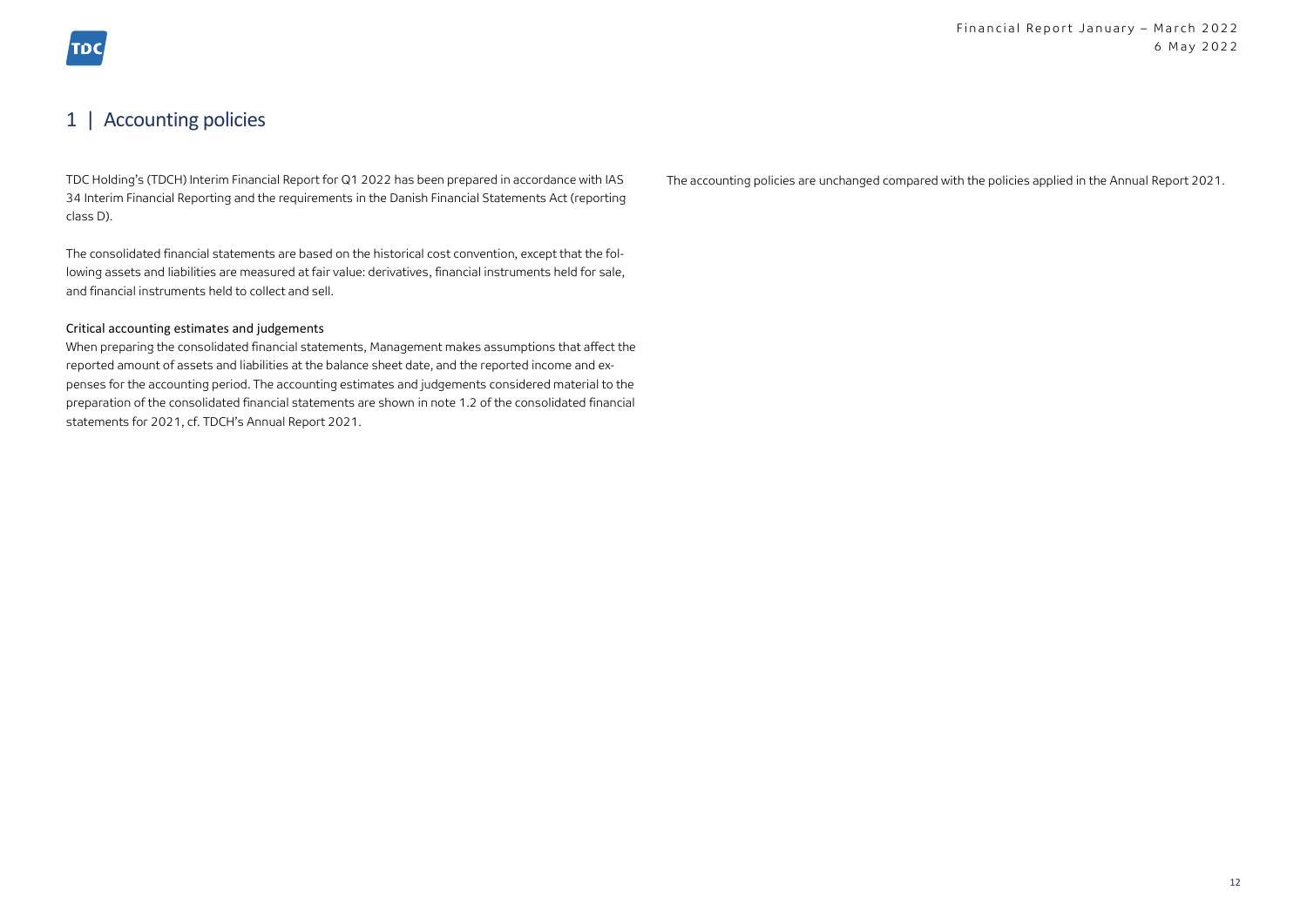## 2 | Segment reporting

|                           |          | <b>Nuuday</b> |         | <b>TDC NET1</b> |         | <b>Group functions</b> |  |
|---------------------------|----------|---------------|---------|-----------------|---------|------------------------|--|
| Activities (DKKm)         | Q1 2022  | Q1 2021       | Q1 2022 | Q1 2021         | Q1 2022 | Q1 2021                |  |
|                           |          |               |         |                 |         |                        |  |
| <b>External revenue</b>   | 3,676    | 3,627         | 346     | 352             |         | 3                      |  |
| Revenue across segments   | $\circ$  | 12            | 1,332   | 1,329           |         |                        |  |
| <b>Total revenue</b>      | 3,685    | 3,639         | 1,678   | 1,681           |         |                        |  |
| Cost of sales             | (2, 483) | (2, 393)      | (72)    | (69)            |         |                        |  |
| <b>Gross profit</b>       | 1,202    | 1,246         | 1,606   | 1,612           |         |                        |  |
| Operating expenses        | (796)    | (811)         | (516)   | (515)           | (95)    | (203)                  |  |
| Other income and expenses | 16       | 14            | 72      | 57              | 232     | 321                    |  |
| <b>EBITDA</b>             | 422      | 449           | 1,162   | 1,154           | 137     | 121                    |  |

|                           | <b>Eliminations</b> |                          |         | <b>Total</b> |
|---------------------------|---------------------|--------------------------|---------|--------------|
|                           |                     |                          |         |              |
|                           | Q1 2022             | Q1 2021                  | Q1 2022 | Q1 2021      |
| External revenue          |                     | $\overline{\phantom{a}}$ | 4,022   | 3,982        |
| Revenue across segments   | (1, 341)            | (1, 341)                 |         | $\sim$       |
| <b>Total revenue</b>      | (1, 341)            | (1, 341)                 | 4,022   | 3,982        |
| Cost of sales             | 1,291               | 1,275                    | (1,264) | (1, 187)     |
| <b>Gross profit</b>       | (50)                | (66)                     | 2,758   | 2,795        |
| Operating expenses        | 198                 | 323                      | (1,209) | (1,206)      |
| Other income and expenses | (265)               | (347)                    | 55      | 45           |
| <b>EBITDA</b>             | (117)               | (90)                     | 1,604   | 1,634        |

1All figures for TDC NET reported in this Financial Report are consolidated figures for TDC NET Holding. On 3 February 2022, TDC Holding contributed its shares in TDC NET into its newly established wholly-owned subsidiary, direct parent company of TDC NET. The TDC NET group, i.e. TDC NET Holding, TDC NET and its subsidiaries together form a ring-fenced security group for purposes of the senior secured financing borrowed by TDC NET.,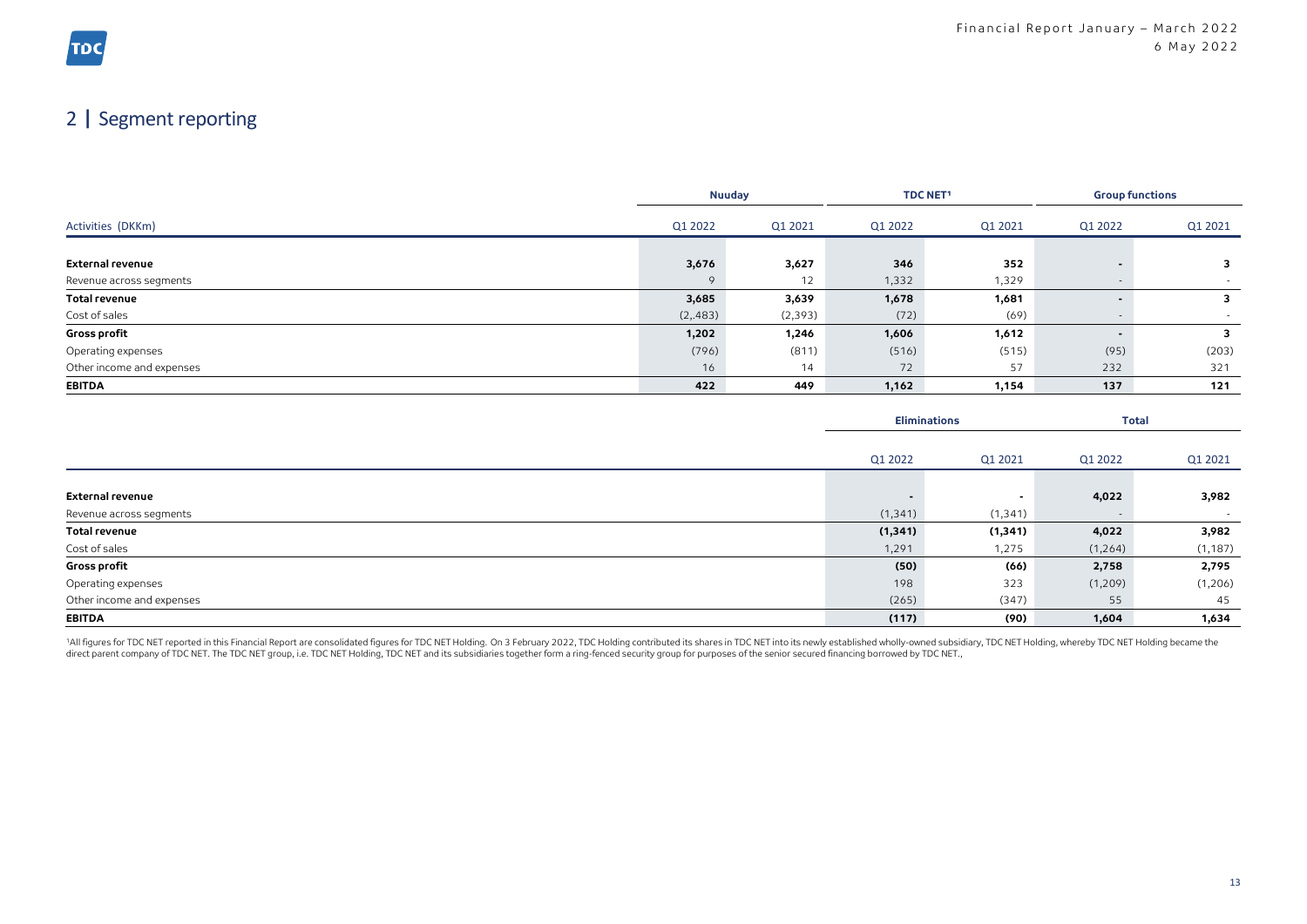## 2 | Segment reporting (continued)

#### Reconciliation of profit before depreciation, amortisation and special items

| Consolidated profit before income taxes          | 245     | 183     |
|--------------------------------------------------|---------|---------|
| Financial income and expenses                    | (330)   | (252)   |
| Special items                                    | (36)    | (115)   |
| Depreciation, amortisation and impairment losses | (993)   | (1,084) |
| Unallocated:                                     |         |         |
| EBITDA from reportable segments                  | 1,604   | 1,634   |
|                                                  |         |         |
| (EBITDA) (DKKm)                                  | Q1 2022 | 01 2021 |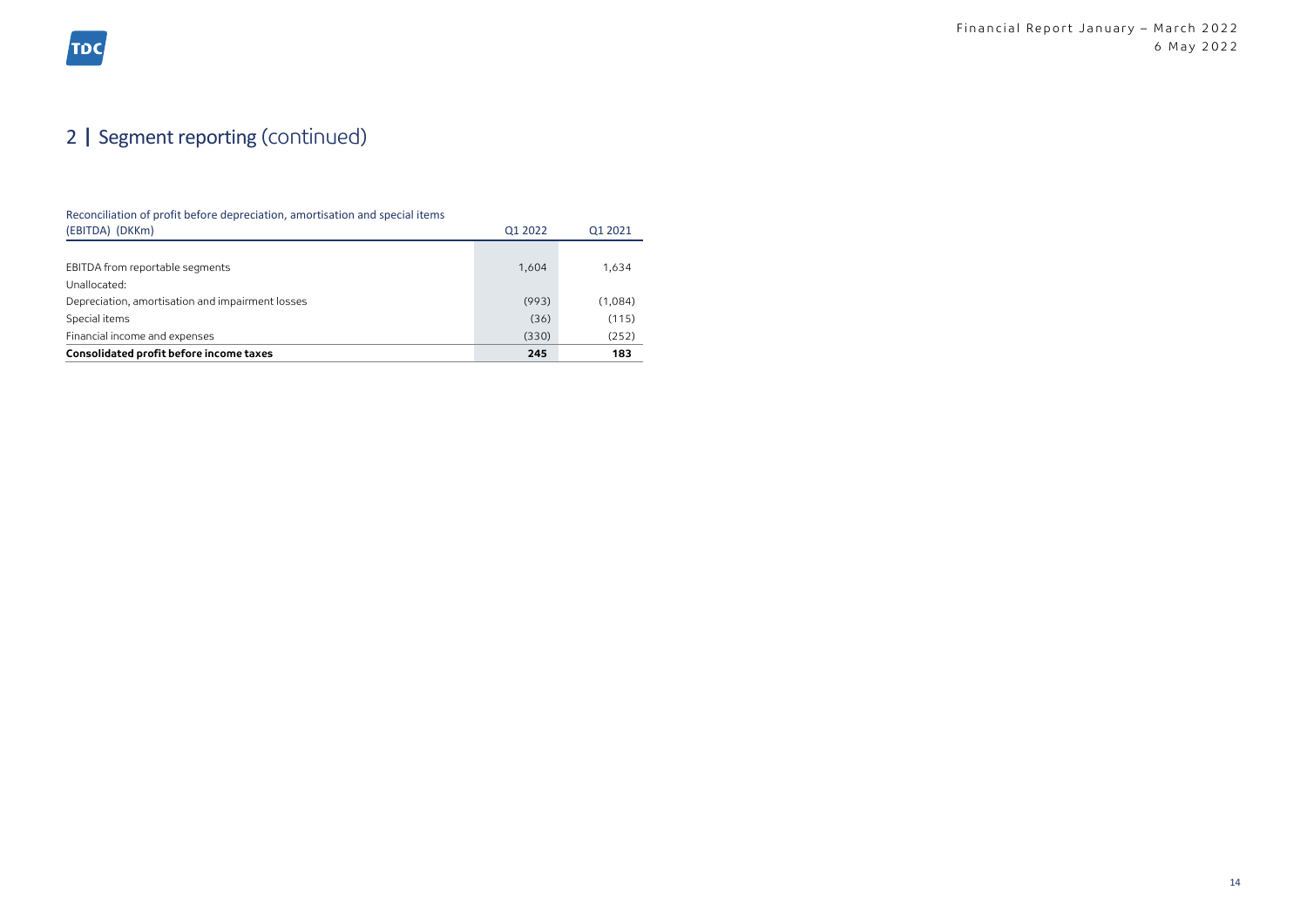## 3 | Revenue

|                                               | Nuuday  |                                    |         |         |         |               |         |         |
|-----------------------------------------------|---------|------------------------------------|---------|---------|---------|---------------|---------|---------|
|                                               |         | <b>Business</b><br><b>Consumer</b> |         | Other   |         | <b>Nuuday</b> |         |         |
| External revenue specified by services (DKKm) | Q1 2022 | Q1 2021                            | Q1 2022 | Q1 2021 | Q1 2022 | Q1 2021       | Q1 2022 | Q1 2021 |
|                                               |         |                                    |         |         |         |               |         |         |
| Landline voice                                | 82      | 96                                 | 110     | 117     |         |               | 193     | 213     |
| Mobility services                             | 794     | 760                                | 288     | 292     | 173     | 129           | 1,255   | 1,181   |
| Internet & network                            | 597     | 605                                | 264     | 271     |         |               | 862     | 876     |
| <b>TV</b>                                     | 866     | 865                                |         |         | 13      | 11            | 884     | 881     |
| Other services                                | 195     | 161                                | 284     | 326     | 3       | (11)          | 482     | 476     |
| External revenue, total                       | 2,534   | 2,487                              | 951     | 1,011   | 191     | 129           | 3,676   | 3,627   |

|                         | <b>TDC NET</b> |                          | <b>Eliminations</b><br><b>Group functions</b> |         | <b>Total</b> |                          |         |         |
|-------------------------|----------------|--------------------------|-----------------------------------------------|---------|--------------|--------------------------|---------|---------|
|                         | Q1 2022        | Q1 2021                  | Q1 2022                                       | Q1 2021 | Q1 2022      | Q1 2021                  | Q1 2022 | Q1 2021 |
|                         |                |                          |                                               |         |              |                          |         |         |
| Landline voice          | 24             | 29                       |                                               |         |              |                          | 217     | 242     |
| Mobility services       | 17             | 22                       |                                               |         |              |                          | 1,272   | 1,203   |
| Internet & network      | 220            | 225                      |                                               |         |              | . .                      | 1,082   | 1,101   |
| TV                      |                | $\overline{\phantom{a}}$ |                                               |         |              |                          | 884     | 881     |
| Other services          | 85             | 76                       |                                               |         |              | . .                      | 567     | 555     |
| External revenue, total | 346            | 352                      |                                               |         |              | $\overline{\phantom{a}}$ | 4,022   | 3,982   |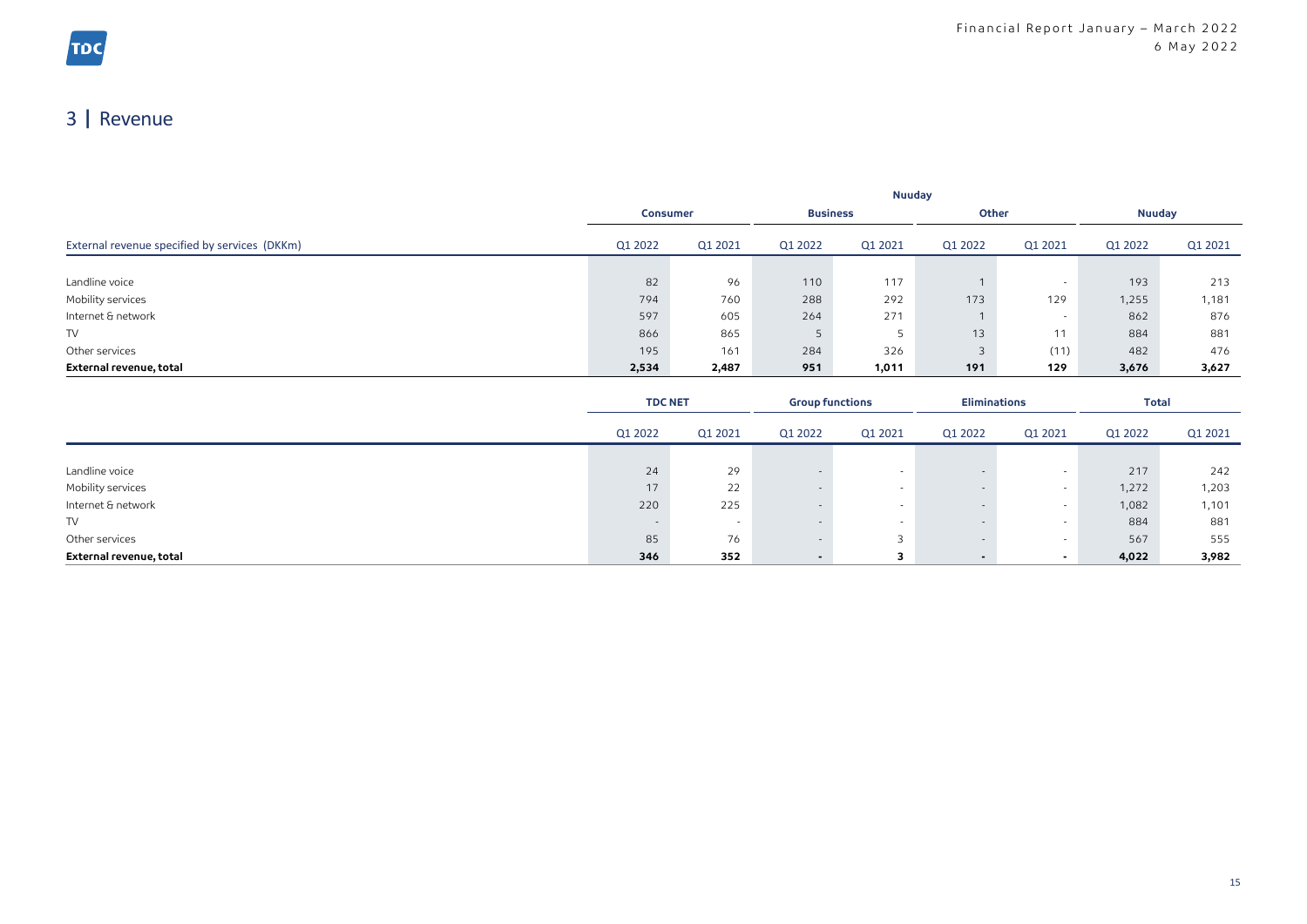### 4 | Depreciation, amortisation and impairment losses

| (DKKm)                                        | Q1 2022 | 01 2021 |
|-----------------------------------------------|---------|---------|
|                                               |         |         |
| Amortisation of intangible assets             | (383)   | (485)   |
| Depreciation on property, plant and equipment | (516)   | (505)   |
| Depreciation of lease assets                  | (93)    | (97)    |
| Impairment losses                             | (8)     | (5)     |
| Capitalised as tangible or intangible assets  | 7       | 8       |
| <b>Total</b>                                  | (993)   | (1,084) |

The decrease in amortisation from Q1 2021 to Q1 2022 is due primarily to lower software amortisation in 2022.

### 5 | Special items

Special items are significant amounts that Management considers are not attributable to normal operations such as restructuring costs and special write-downs for impairment of intangible assets and property, plant and equipment. Special items also include gains and losses related to divestment of enterprises, as well as transaction costs and adjustments of purchase prices relating to the acquisition of enterprises.

Special items as described above are disclosed on the face of the income statement. Items of a similar nature from non-consolidated enterprises are recognised in profit from joint ventures and associates.

| Special items (DKKm)                                          | Q1 2022                  | Q1 2021 |
|---------------------------------------------------------------|--------------------------|---------|
|                                                               |                          |         |
| Costs related to redundancy programmes                        | (34)                     | (69)    |
| Other restructuring costs, etc.                               | (2)                      | (1)     |
| Distribution of excess capital to members of TDC Pension Fund | ٠                        | (44)    |
| Costs related to acquisition of enterprises                   | $\overline{\phantom{a}}$ | (1)     |
| Special items before income taxes                             | (36)                     | (115)   |
| Income taxes related to special items                         | 8                        | 17      |
| <b>Total special items</b>                                    | (28)                     | (98)    |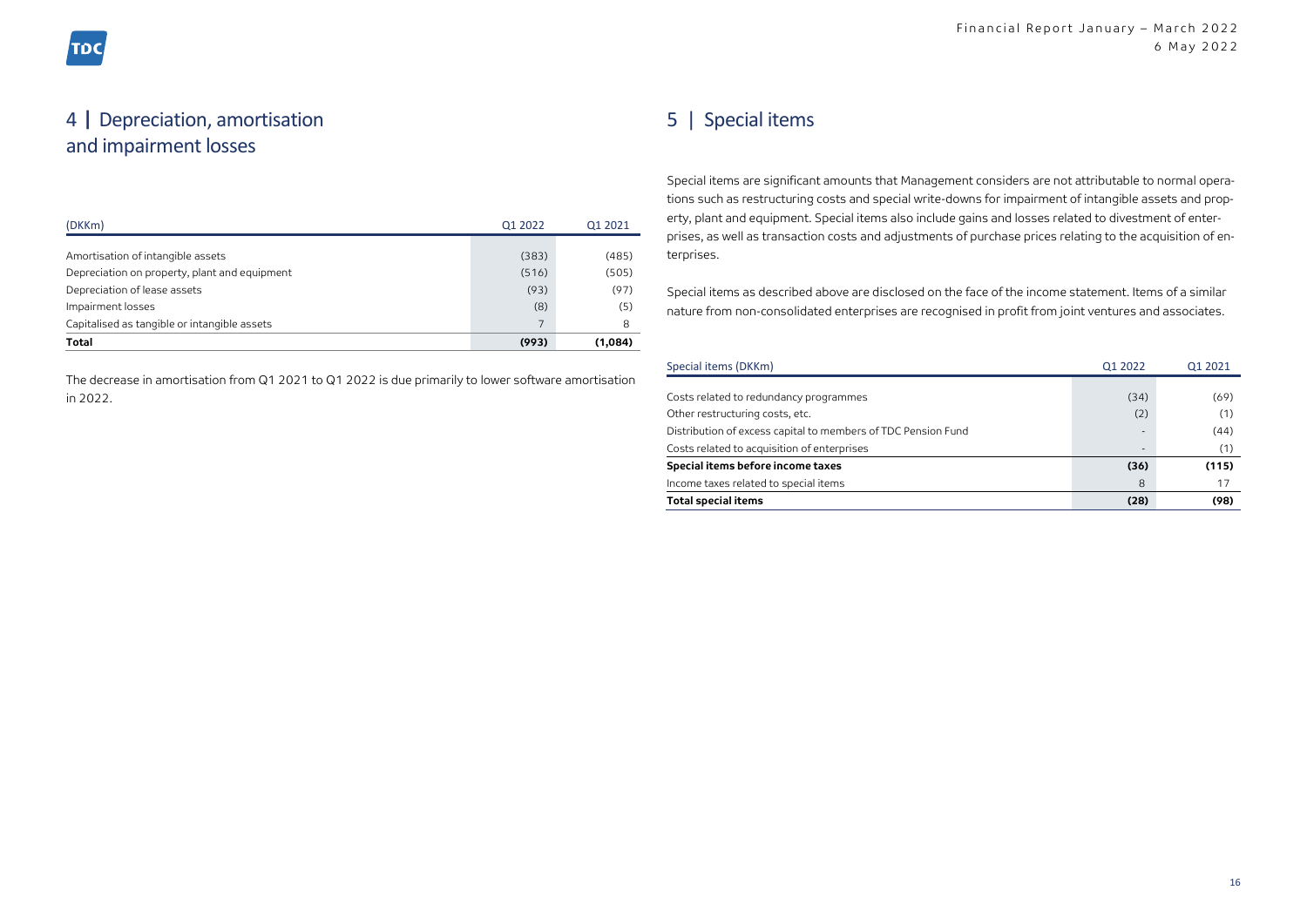## 6 | Financial income and expenses

| Financial income and expenses (DKKm)                                  | Q1 2022 | Q1 2021 | Change in % |
|-----------------------------------------------------------------------|---------|---------|-------------|
|                                                                       |         |         |             |
| Interest income                                                       |         | 12      | (58.3)      |
| Interest expenses                                                     | (277)   | (319)   | (13.2)      |
| <b>Net interest</b>                                                   | (272)   | (307)   | (11.4)      |
| Currency translation adjustments                                      |         | (173)   | (104.0)     |
| Fair value adjustments                                                | (90)    | 222     | (140.5)     |
| Interest, currency translation adjustments and fair value adjustments | (355)   | (258)   | 37.6        |
| Profit/(loss) from joint ventures and associates                      |         | (1)     | $\sim$      |
| Interest on pension assets                                            | 25      |         |             |
| Total                                                                 | (330)   | (252)   | 31.0        |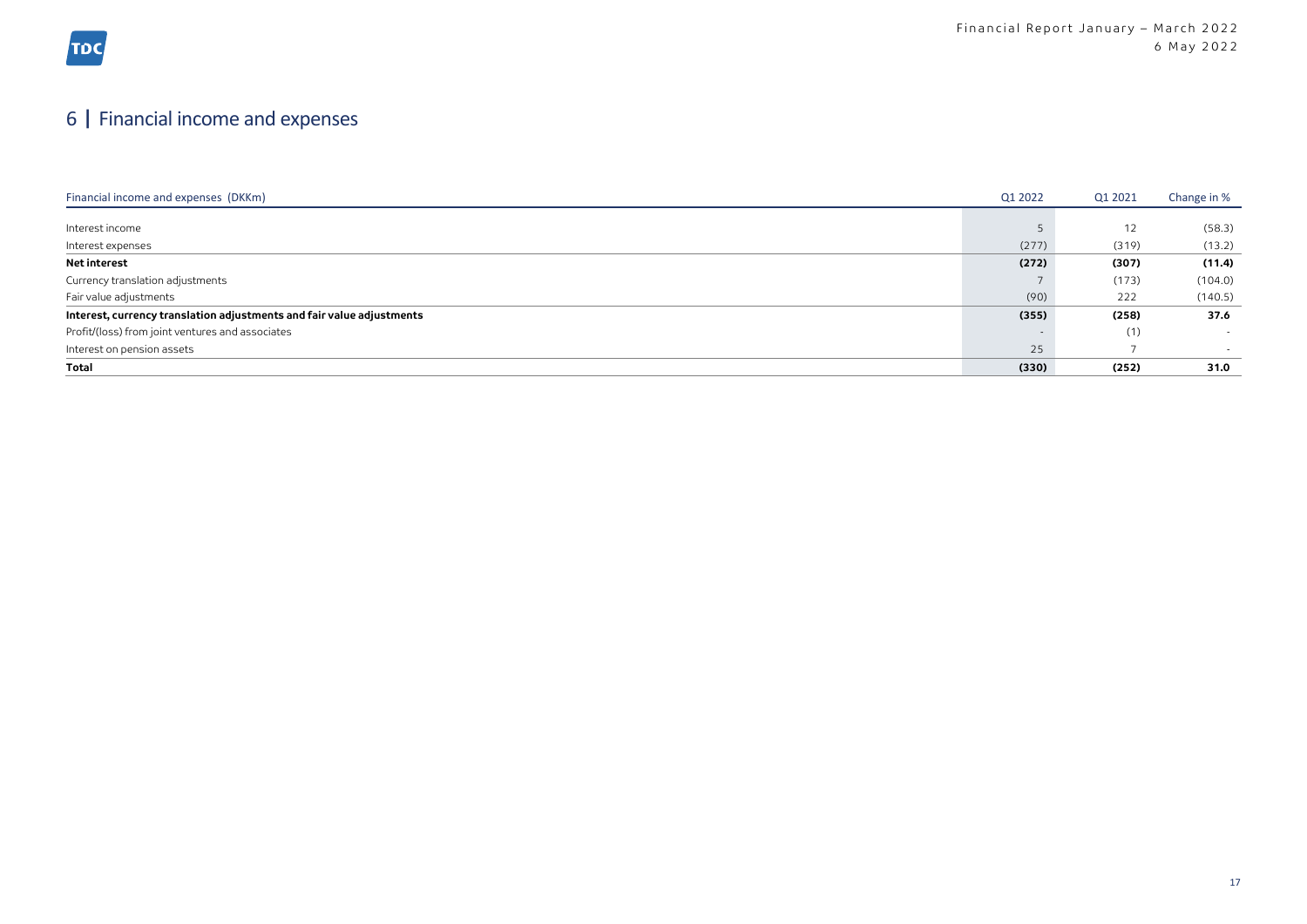## 6 | Financial income and expenses (continued)

| Q1 2022                   |          |                                            |                           | Q1 2021 |          |                                            |                           |       |
|---------------------------|----------|--------------------------------------------|---------------------------|---------|----------|--------------------------------------------|---------------------------|-------|
| Specifications (DKKm)     | Interest | <b>Currency translation</b><br>adjustments | Fair value<br>adjustments | Total   | Interest | <b>Currency translation</b><br>adjustments | Fair value<br>adjustments | Total |
| Senior Facility Agreement | (42)     | (8)                                        | (24)                      | (74)    | (109)    | 8                                          |                           | (100) |
| Term Loans                | (49)     | $\circ$                                    | $\sim$                    | (40)    |          |                                            |                           |       |
| Euro Medium Term Notes    | (88)     | (1)                                        | (34)                      | (123)   | (98)     |                                            | 11                        | (84)  |
| Lease liabilities         | (47)     |                                            |                           | (47)    | (49)     |                                            |                           | (49)  |
| Other                     | (40)     | (1)                                        | (30)                      | (71)    | (38)     | (2)                                        | 15                        | (25)  |
| <b>Total</b>              | (266)    | (1)                                        | (88)                      | (355)   | (294)    | ۰                                          | 27                        | (258) |

Interest, currency translation adjustments and fair value adjustments represented an expense of DKK 355m in Q1 2022. The increase of DKK 97m compared with Q1 2021 was driven primarily by lower interest expenses that were more than offset by an unfavourable development in fair value adjustments:

- Interest: Following the refinancing in TDC Holding group, the EUR 1.9bn Senior Facility Agreement was repaid and the EMTN of EUR 0.5bn matured in Q1 2022, whereas TDC NET entered into a committed longterm banking facility of EUR 3.3bn. This resulted in a lower interest due to lower interest on the new facility.
- Fair value adjustments: The repayment of the EUR 1.9bn Senior Facility Agreement as well as closing of existing revolving credit facilities resulted in a loss in Q1 2022. Furthermore, the negative market value development of derivatives relating to EMTN of GBP 0.5bn resulted in a loss in Q1 2022 compared with a gain in Q1 2021.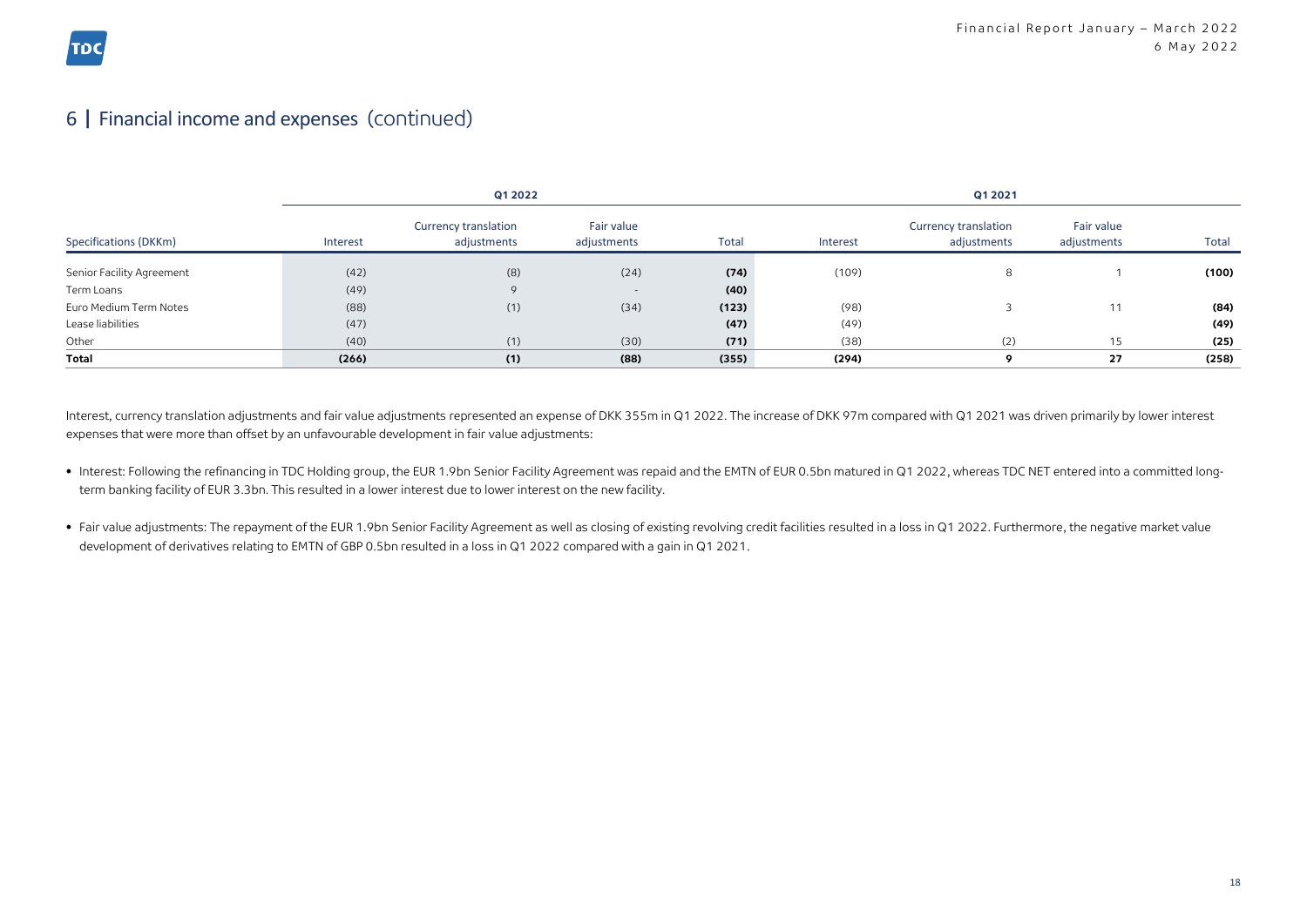### 7 | Pension assets and pension obligations

| Defined benefit plan (DKKm)                                     | Q1 2022                  | 01 2021 |
|-----------------------------------------------------------------|--------------------------|---------|
|                                                                 |                          |         |
| Pension (costs)/income                                          |                          |         |
| Service cost                                                    | (18)                     | (18)    |
| Administrative expenses                                         | (3)                      | (2)     |
| Personnel expenses (included in EBITDA)                         | (21)                     | (20)    |
|                                                                 |                          |         |
| Interest on pension assets                                      | 25                       |         |
|                                                                 |                          |         |
| <b>Pension (costs)/income</b>                                   | 4                        | (13)    |
| Redundancy programmes recognised in special items               | (7)                      | (7)     |
| Members' part of distribution of excess capital                 | $\overline{\phantom{a}}$ | (44)    |
| Total pension (costs)/income recognised in the income statement | (3)                      | (64)    |

The pension fund operates defined benefit plans via a separate legal entity supervised by the Danish Financial Supervisory Authority (FSA). In accordance with existing legislation, Articles of Association and the pension regulations, TDCH is required to make contributions to meet the capital adequacy requirements. Since 1990, no new members have joined the pension fund plans, and the pension fund is prevented from admitting new members in the future due to the Articles of Association.

With effect from 2019, the TDC Pension Fund can under certain circumstances distribute "excess capital" annually as described and defined in the fund's articles of association and pension regulations. Regarding the financial year 2021, TDC Pension Fund is expected to distribute DKK 1,250m in Q2 2022, of which TDCH will receive DKK 1,156m before tax, and the members of the pension fund will receive DKK 94m (will be recognized as special items).

|                                                                  | 31 December   |           |                |  |  |
|------------------------------------------------------------------|---------------|-----------|----------------|--|--|
| Assets and obligations (DKKm)                                    | 31 March 2022 | 2021      | 31 March 2021  |  |  |
| Specification of pension assets                                  |               |           |                |  |  |
| Fair value of plan assets                                        | 33,963        | 34,379    |                |  |  |
|                                                                  |               |           | 31,623         |  |  |
| Defined benefit obligation                                       | (22, 266)     | (23, 817) | (23, 469)      |  |  |
| Pension assets recognised in the balance sheet                   | 11,697        | 10,562    | 8,154          |  |  |
| Change in pension assets                                         |               |           |                |  |  |
| Pension assets recognised at 1 January                           | 10,562        | 8,028     | 8,028          |  |  |
| Pension (costs)/income                                           | (3)           | (68)      | (20)           |  |  |
| Remeasurement effects                                            | 1,137         | 2,907     | 462            |  |  |
| Distribution of excess capital                                   |               | (318)     | (318)          |  |  |
| TDC's contribution                                               | 1             | 13        | $\mathfrak{D}$ |  |  |
| Pension assets recognised in the balance sheet                   | 11,697        | 10,562    | 8,154          |  |  |
| Assumptions used to determine defined benefit<br>obligations (%) |               |           |                |  |  |
| Discount rate                                                    | 1.96          | 0.96      | 0.82           |  |  |
| General price/wage inflation                                     | 2.63          | 2.13      | 1.53           |  |  |
| Assumptions used to determine pension<br>(costs)/income (%)      |               |           |                |  |  |
| Discount rate                                                    | 0.96          | 0.35      | 0.35           |  |  |
| General price/wage inflation                                     | 2.13          | 1.19      | 1.19           |  |  |

The pension obligation is calculated by discounting the expected future pension payments.

The remeasurement effects in Q1 2022 (a net gain of DKK 1,137m) cover primarily a gain related to the benefit obligation (DKK 1,374m) resulting from the increasing discount rate (from 0.96% to 1.96%) partly offset by an increasing inflation rate (from 2.13% to 2.63%). The gain was partly offset by a loss related to the plan assets (DKK 237m) as the actual return was lower than expected.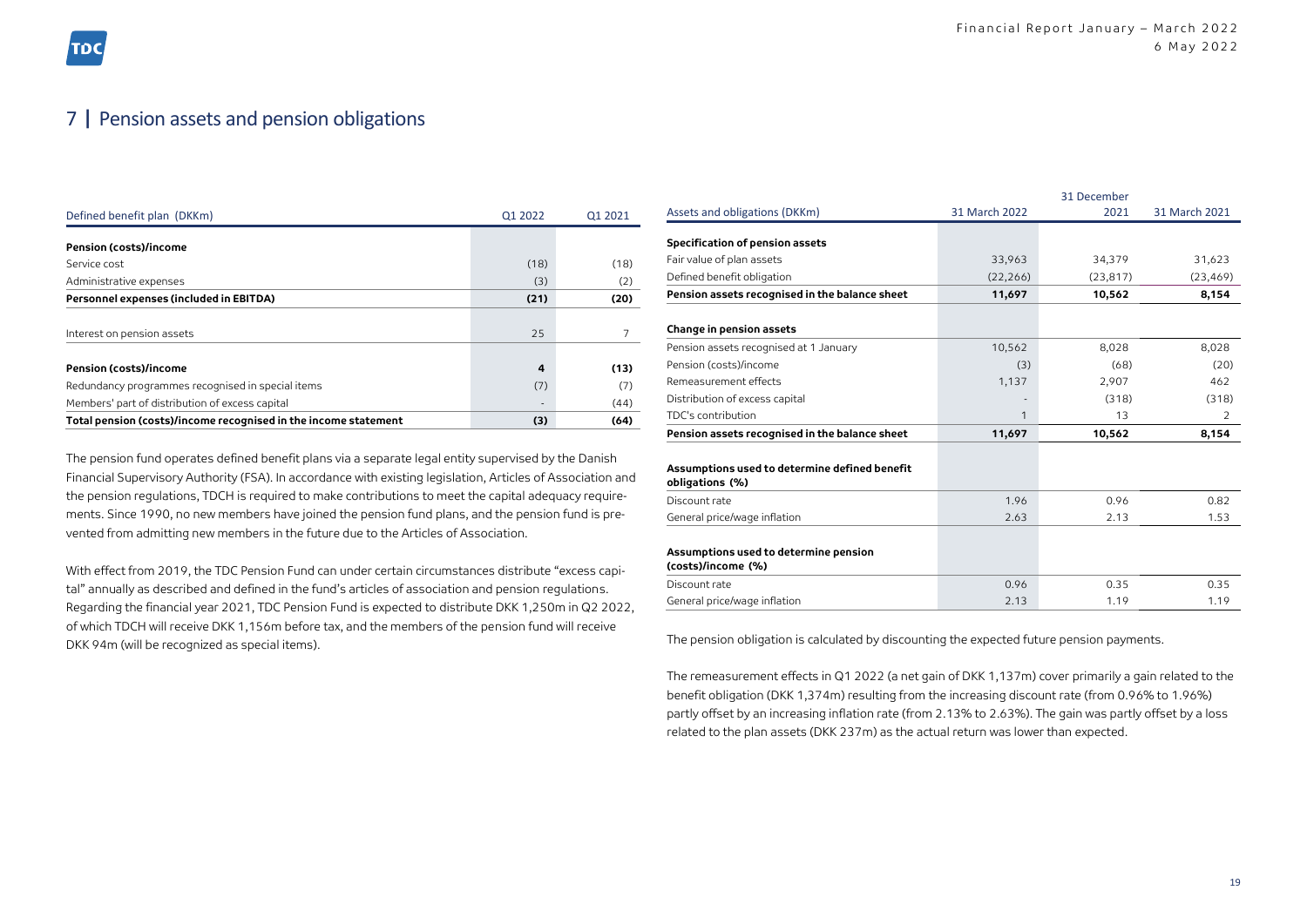## 8 | Loans and net interest-bearing debt

| Euro Medium Term Notes (EMTNs) and Term loans                             | 2023             | 2024                                | 2027                    | Total  |
|---------------------------------------------------------------------------|------------------|-------------------------------------|-------------------------|--------|
| Maturity                                                                  | Feb 23           | Feb 24                              | Feb 27                  |        |
| Fixed/Floating rate                                                       | Fixed            | Floating                            | Floating                |        |
| Coupon                                                                    | 6.875%           | Margin+floored Euribor <sup>1</sup> | Margin+floored Euribor1 |        |
| Currency                                                                  | GBP              | EUR                                 | EUR                     |        |
| Type                                                                      | <b>EMTN Bond</b> | Term loan                           | Term loan               |        |
| Nominal value (DKKm)                                                      | 3,744            | 11,157                              | 9,669                   | 24,570 |
| Nominal value (currency)                                                  | 425              | 1,500                               | 1,300                   |        |
| $-$ of which nominal value swapped to EUR or DKK (currency) <sup>2</sup>  |                  |                                     |                         |        |
| Nominal value of debt incl. currency hedging in DKKm                      | 3,719            | 11,157                              | 9,669                   | 24,545 |
| - of which nominal value swapped to or with floating interest rate (EURm) |                  | 1,500                               | 1,300                   | 2,800  |
| - of which nominal value swapped to or with fixed interest rate (EURm)    | 500              |                                     |                         | 500    |

<sup>1</sup> The Term loan have a Euribor floor at zero and margins of 1.50% per 31-03-2022.

<sup>2</sup> EUR exposures are not considered a significant risk due to the fixed EUR/DKK exchange rate policy.

| Net interest-bearing debt (DKKm)             | 31 March 2022  | 31 December 2021 | 31 March 2021 |
|----------------------------------------------|----------------|------------------|---------------|
| EMTN loans incl. short-term part             | 3,738          | 7,466            | 7,429         |
| Term Loans                                   | 20,788         |                  |               |
| Senior Facility Agreement incl. short-term   |                |                  |               |
| part                                         |                | 14,105           | 14,101        |
| Bank loans                                   | 279            | 570              | 570           |
| Debt regarding leasing incl. short-term part | 4,102          | 4,132            | 4,275         |
| Spectrum licence liabilities                 | 1,979          | 1,964            | 1,371         |
| Short-term bank loans                        |                |                  |               |
| Interest-bearing payables                    | $\overline{2}$ | $\overline{2}$   | 2             |
| Derivatives                                  | (25)           | (33)             | (4)           |
| Interest-bearing receivables and invest-     |                |                  |               |
| ments                                        | (3)            | (3)              | (161)         |
| Cash                                         | (2,767)        | (811)            | (717)         |
| Net interest-bearing debt                    | 28,093         | 27,392           | 26,866        |
| Hereof impact of IFRS 16                     | (4,047)        | (4,077)          | (4,218)       |
| Hereof spectrum licence liabilities          | (1,979)        | (1,964)          | (1, 371)      |
| Net interest-bearing debt excl. impact of    |                |                  |               |
| IFRS 16 and spectrum licence liabilities     | 22,067         | 21,351           | 21,277        |

Net interest-bearing debt excluding the impact from IFRS 16 and spectrum licence liabilities increased by DKK 716m to DKK 22,067m. The increase was due primarily to the negative net cash flow from operating and investing activities of DKK 554m.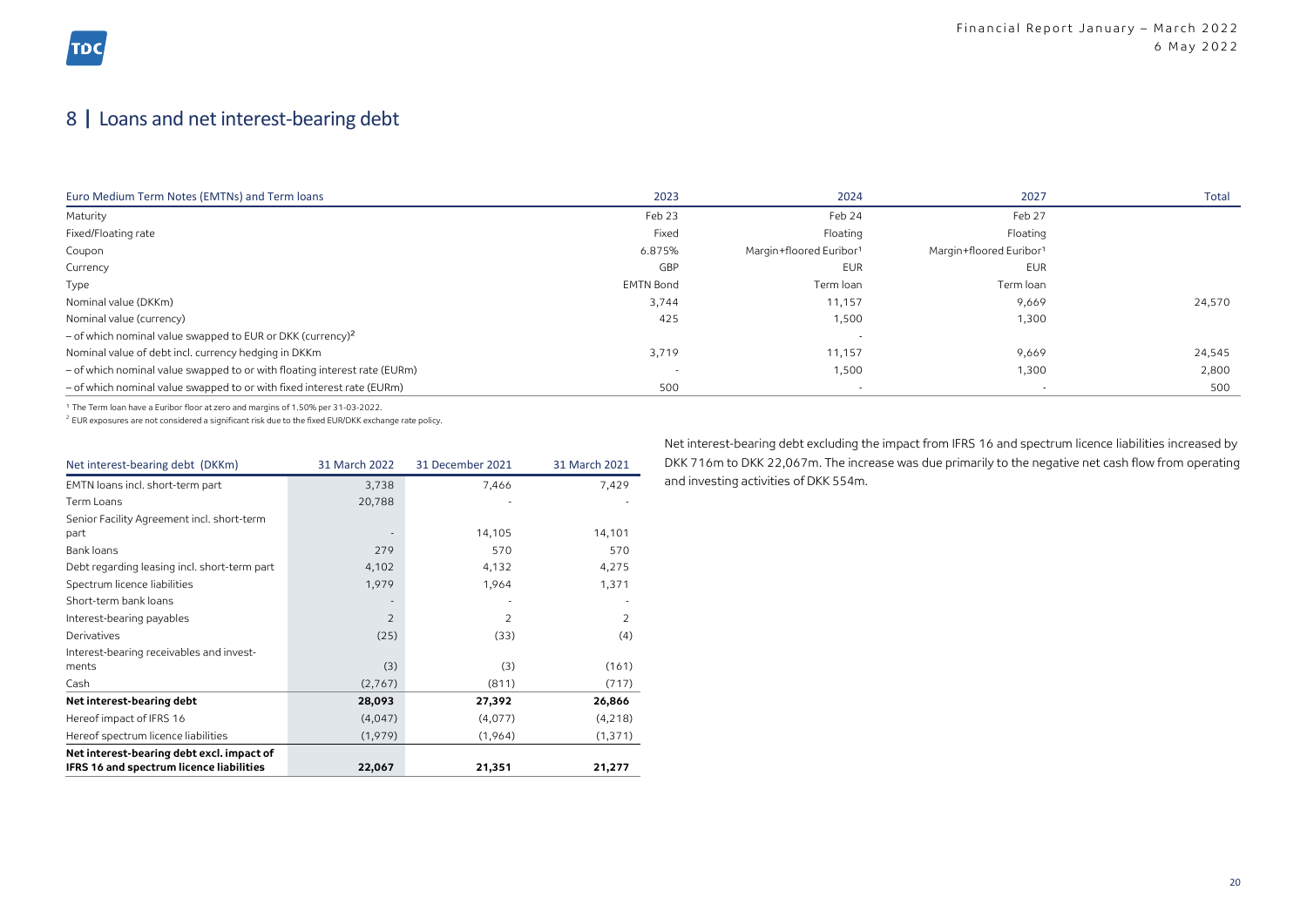## 9 | Events after the balance sheet date

There have been no events that materially affect the assessment of this Interim Financial Report January – March 2022 after the balance sheet date and up to today.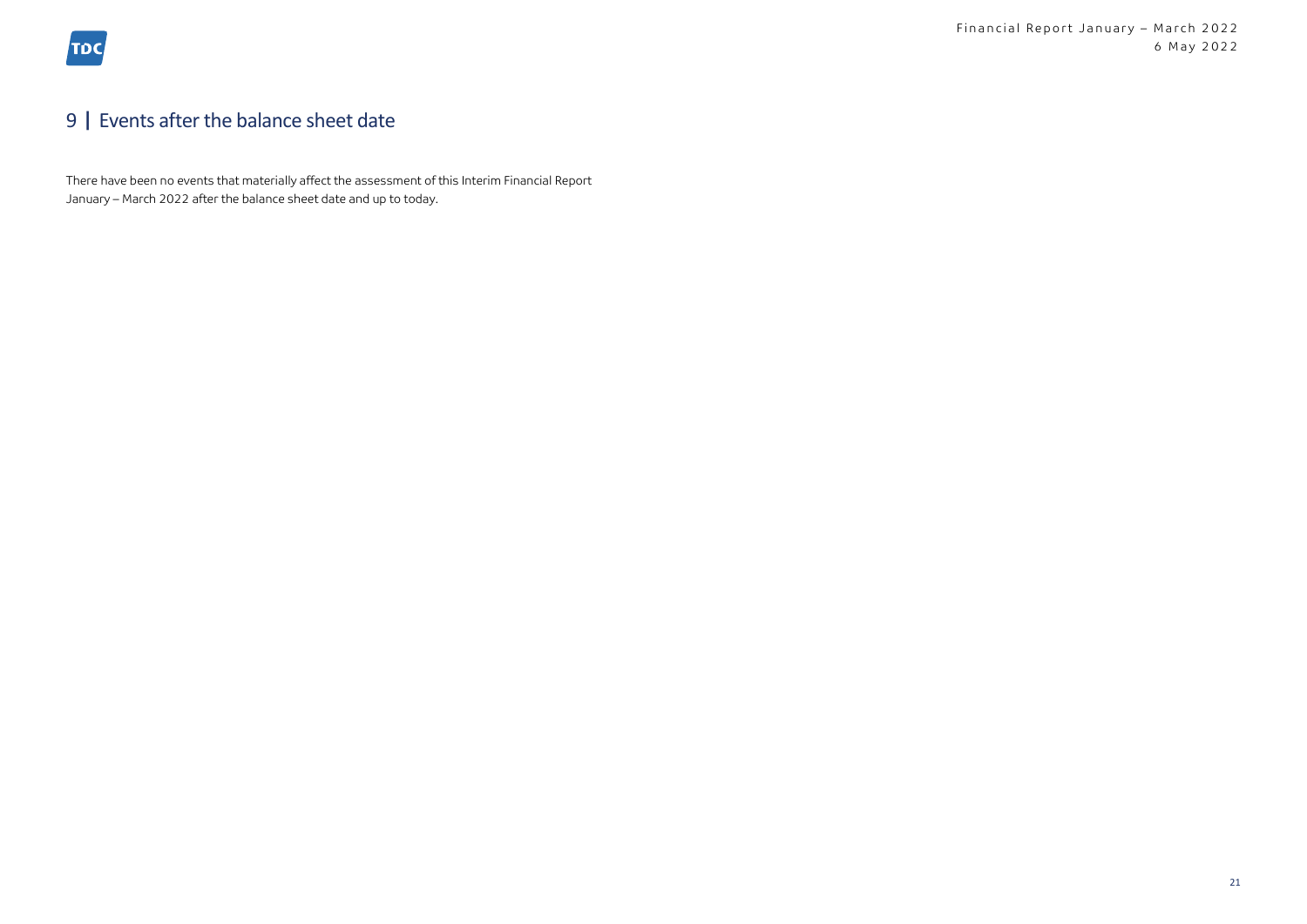## Corporate matters

### **Risk factors**

TDCH group's Annual Report 2021 describes certain risks that could materially and adversely affect TDCH group's business, financial condition, results of operations and/or cash flows.

### **Forward-looking statements**

This report may include statements about TDCH group's expectations, beliefs, plans, objectives, assumptions, future events or performance that are not historical facts and may be forward looking. These statements are often, but not always, formulated using words or phrases such as "are likely to result", "are expected to", "will continue", "believe", "is anticipated", "estimated", "intends", "expects", "plans", "seeks", "projection" and "outlook" or similar expressions or negatives thereof. These statements involve known and unknown risks, estimates, assumptions and uncertainties that could cause actual results, performance or achievements or industry results to differ materially from those expressed or implied by such forward-looking statements.

Any forward-looking statements are qualified in their entirety by reference to the factors discussed throughout this financial report. Key factors that may have a direct bearing on TDCH group's results include: the competitive environment and the industry in which TDCH operates; contractual obligations in TDCH group's financing arrangements; developments in competition within the domestic and international communications industry; information technology and operational risks including TDCH group's responses to change and new technologies; introduction of and demand for new services and products; developments in demand, product mix and prices in the mobile and multimedia services market; research regarding the impact of mobile phones on health; changes in applicable legislation, including but not limited to tax and telecommunications legislation and anti-terror measures; decisions made by the Danish Business Authority; the possibility of being awarded licences; increased interest rates; the status of important intellectual property rights; exchange-rate fluctuations; global and local economic conditions; investments in and divestment of domestic and foreign companies; and supplier relationships.

As any risk factors referred to in this report could cause actual results or outcomes to differ materially from those expressed in any forward-looking statements made in this report, undue reliance is not to be placed on any of these forward-looking statements. New factors will emerge in the future that TDCH group cannot predict. In addition, TDCH group cannot assess the impact of each factor on its business or the extent to which any factor, or combination of factors, may cause actual results to differ materially from those described in any forward-looking statements.